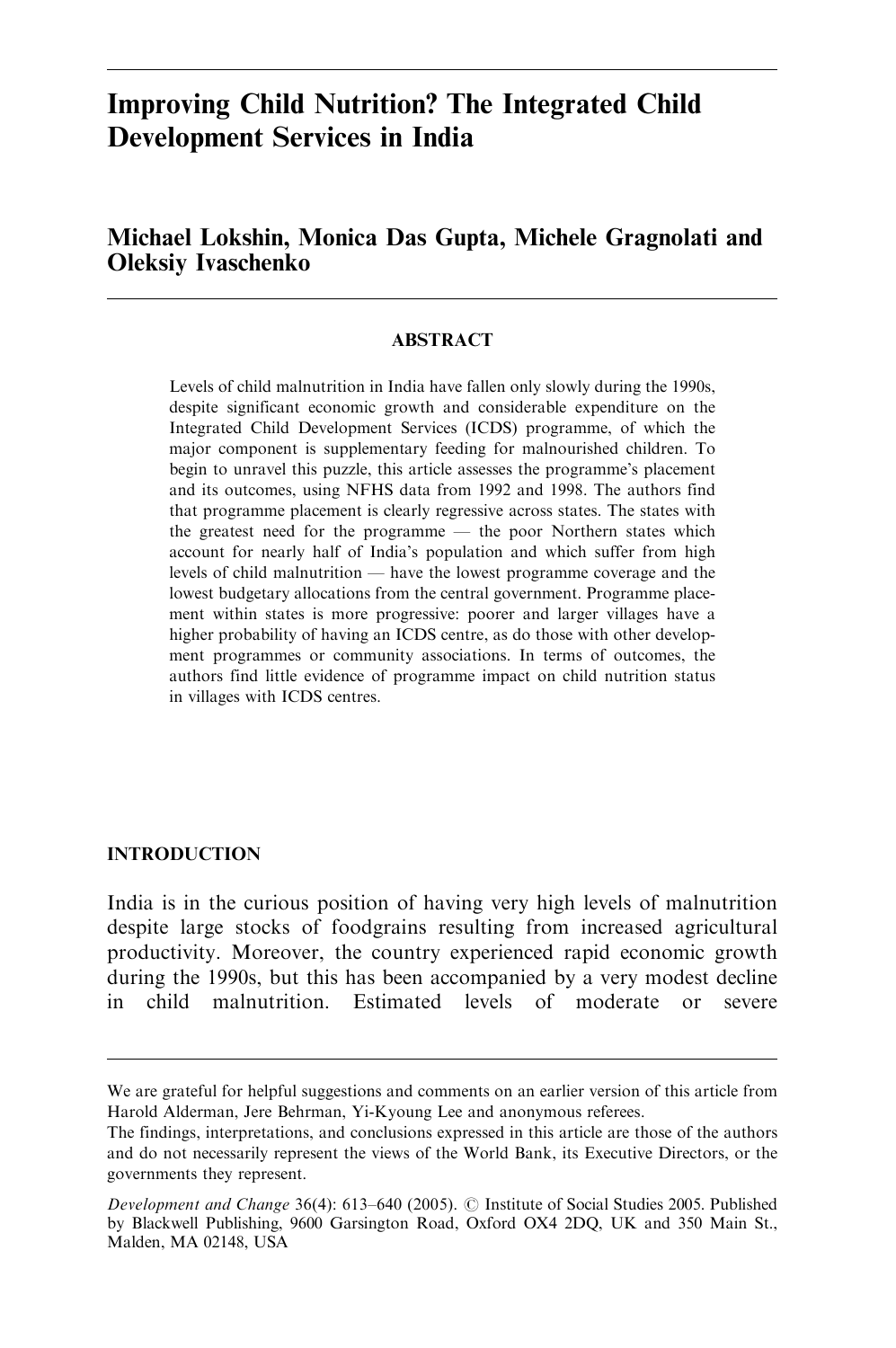under-nutrition amongst children below the age of three were 52 per cent in 1992 and 47 per cent in 1998 (IIPS and ORC Macro, 2000: Table 7.17 and Figure  $7.3$ ).<sup>1</sup>

There are two factors responsible for this outcome. Firstly, a significant proportion of the population remains unable to buy enough food; secondly, the whole population is vulnerable to becoming malnourished due to exposure to diseases — in particular diarrhoeal diseases and parasitic infections resulting from poor sanitation and living conditions — and malnutrition in turn increases future susceptibility to disease.<sup>2</sup> These synergies take a heavy toll in labour productivity and outlays on health care, as well as mortality.<sup>3</sup>

To ameliorate the situation, the government of India has developed several major programmes for increasing access to food. One approach is through price controls: for example, the Public Distribution System<sup>4</sup> makes some staple foods such as foodgrains and sugar available at controlled prices through 'fair-price shops'. Another thrust has been through income support, such as a range of food-for-work programmes and employment guarantee programmes, where people are paid (often in foodgrains) for working on building or maintaining public infrastructure.<sup>5</sup> A third approach has been to directly feed children: this includes midday meal programmes for school-going children, and nutrition supplementation programmes. By far the biggest nutrition supplementation programme is the Integrated Child Development Services (ICDS).

The ICDS programme aims to monitor child growth and provide supplementary feeding and pre-school education to young children, along with some basic health services to young children, pregnant women and lactating mothers. With support from UNICEF and other donors, it has emerged from small beginnings in 1975 to become India's flagship programme in these areas. It has expanded rapidly: the number of blocks covered rose from 33 in 1975, to 4,200 around the year 2000, and over 5,500 in 2003 (Government of India, 2000; Parliament of India, 2003; Greiner and Pyle, 2000: 5). During the 1990s, there was almost a doubling in the number of

<sup>1.</sup> For 1999, the Indian government estimated that 33 per cent of newborns were of low birthweight, constituting 35 per cent of all low-birthweight children in the developing world (Government of India, Department of Women and Child Development, cited in Greiner and Pyle, 2000).

<sup>2.</sup> On this, see, for example, Esrey et al. (1990); Scrimshaw and SanGiovanni (1997).

<sup>3.</sup> There is a large literature on this, but see the review and analysis in Behrman et al. (2004).

<sup>4.</sup> Initiated under wartime rationing during the Second World War, this programme expanded greatly thereafter (Nawani, 1994).

<sup>5.</sup> Over the years, these programmes have been variously re-named and re-structured, into (for instance) the National Rural Employment Programme and the Rural Landless Employment Guarantee Programme, which were merged in 1989 into the Jawahar Rozgar Yojana, and as of 2001 re-formulated into the Sampoorna Grameen Rozgar Yojana (Government of India, Ministry of Rural Development, n.d.[a], n.d.[b]; Government of India, Planning Commission, n.d.).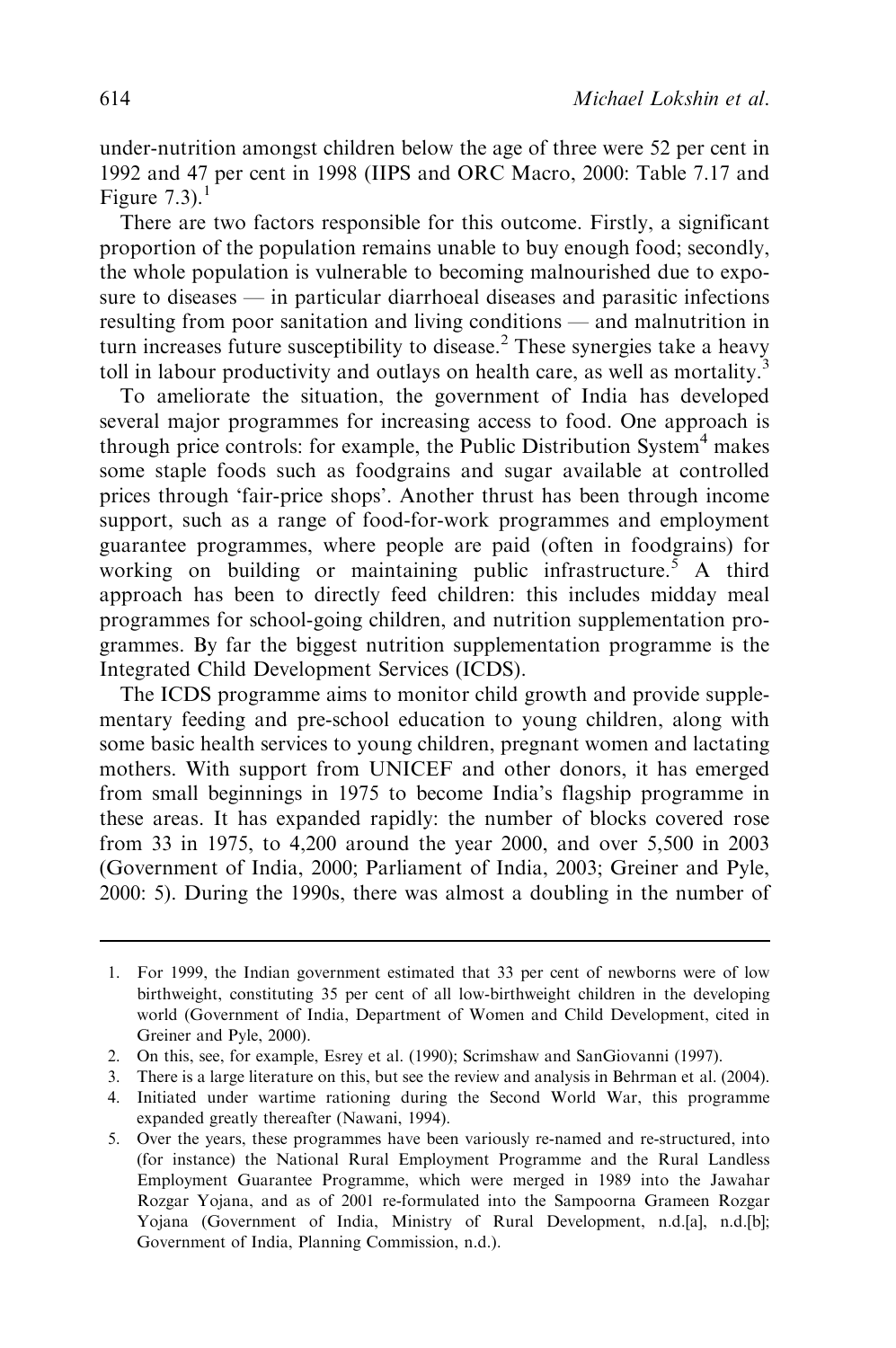beneficiaries as well as in the programme budget (Government of India, 2000). By 1999–2000, the budgetary allocation for the programme was around US\$ 170 m (ibid.). $<sup>6</sup>$  This is a substantial budgetary outlay, even if</sup> not large in per capita terms, and it is set to increase rapidly in the near future, as the government aims to cover all administrative blocks. It is perhaps the largest programme of its kind in the world.

The combination of economic growth, agricultural surpluses, and a slew of programmes aimed at increasing access to food might be expected to yield more than a modest decline in child malnutrition. To begin to unravel this puzzle, we examine the functioning of the ICDS programme, which seeks to directly provide nutritional supplementation to children in need. Given the importance of the programme's objectives and the size of the budget, it is important to assess whether it is effective in its main objective of enhancing child nutritional status.

One of the crucial determinants of success is programme placement whether the ICDS centres are allocated to the areas with the highest level of malnutrition. Despite its importance, there has been little formal analysis of this aspect. The effectiveness of programme placement is therefore the main focus of our analysis. Programme efficacy also depends on how well it is implemented once it is in place. This is more difficult to evaluate formally, due to a lack of prospective data on recipients and non-recipients of the programme. Several studies have sought to evaluate programme impact, in spite of this problem, but most compare outcomes between areas where the programme is present and those where it is not, without controlling for differences in the characteristics of the children, households and villages that could bias the estimates of programme effect.<sup>7</sup> We use a more rigorous methodology to ensure that the children in the 'treatment' and 'control' villages are matched along a wide range of dimensions, but conclusive impact evaluation depends on collecting panel data.

This article begins by summarizing findings on the success of nutrition supplementation programmes elsewhere, and information from studies monitoring the implementation of the ICDS programme. We then (1) examine trends in child malnutrition in different socio-economic groups; (2) analyse whether the ICDS programme placement is consistent with its goals of reducing child malnutrition; and (3) evaluate its impact on child anthropometric outcomes to the extent possible given the available data. The analysis is based on the National Family Health Surveys (NFHS) 1992/ 93 and 1998/99, which contain data on child anthropometry as well as information on the child, the mother, the household and the village,

<sup>6.</sup> Estimates vary: according to Greiner and Pyle (2000: 19) in 1998–99, the Central Government expenditure on ICDS was about US\$ 230 m.

<sup>7.</sup> Amongst the national level studies, see Deolalikar (2004); NIPCCD (1992).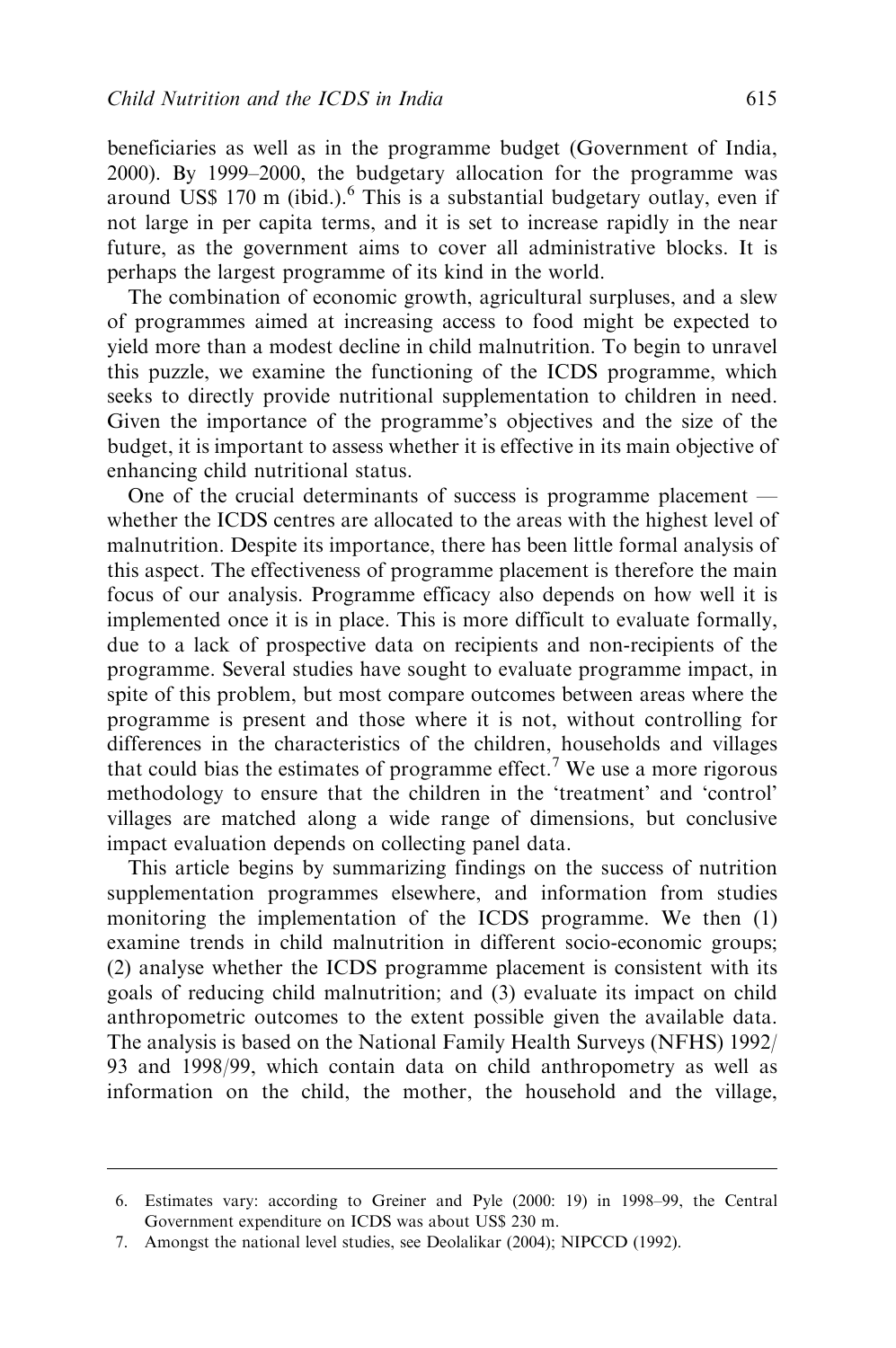including whether an ICDS programme was in place in the village (see IIPS, 1995; IIPS and ORC Macro, 2000).

As a result of this study, we will argue that one major reason for the limited impact of the ICDS programme on aggregate child nutrition levels is the programme's regressive distribution across states: states with the highest prevalence of child malnutrition have the lowest coverage by the programme and receive the lowest funding for it. Within states, the distribution seems to be more progressive. It also appears that where the programme is in place, its impact is hindered by the widely noted problems of implementation: our attempt to evaluate the ICDS provides little evidence of an impact on child nutritional status. These findings suggest that evaluations of nutritional supplementation programmes — and intervention programmes more generally — in India and elsewhere need to carefully examine the effectiveness and political economy of programme placement.

#### BACKGROUND

#### The Experience with Nutrition Supplementation Programmes

Nutritional supplementation programmes have been tried in many settings, and their outcomes have been mixed. Among programmes which seek to achieve highly specific forms of supplementation (such as salt iodization or vitamin A doses) there seem to be many examples of success, not only under controlled conditions but also in actual implementation in some large programmes.<sup>8</sup> For example, it is estimated that goitre rates halved in the People's Republic of China after a national salt iodization programme (Gillespie and Haddad, 2001: 25). Broader efforts to improve children's nutritional status through complementary inputs of foods with higher density of energy and/or other nutrients have been successful in some controlled trials, but of limited effectiveness in others (ibid.: 17).

Some longitudinal community-based projects have improved child growth by delivering supplementary feeding through intensive efforts in small areas, which would be very difficult to replicate on a larger scale. A study in Guatemala found that children in villages with supplementary feeding had higher growth than those without it (Guzmán et al., 1968). The same was found in a study in Haiti, which had temporarily targeted supplementary feeding for children with growth faltering (Berggren et al., 1985).

However, reviews of the impact of large-scale programmes for supplementary feeding find little evidence of success due to a variety of problems,

<sup>8.</sup> See, for example, the reviews by Allen and Gillespie (2001) and Gillespie and Haddad (2001); see also Rogers and Coates' (2001) annotated bibliography.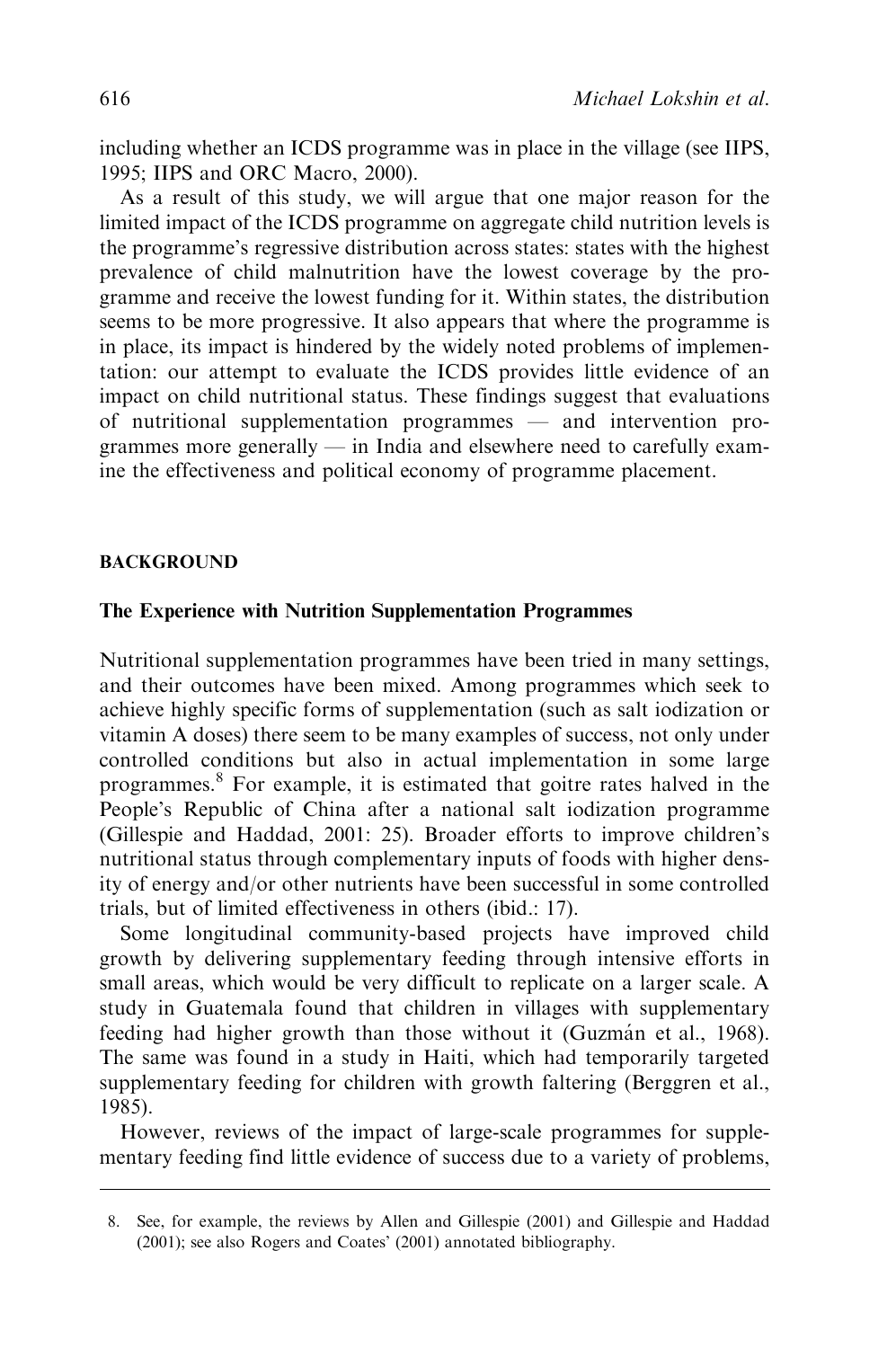including leakage; inadequate institutional capacity to meet the formidable challenges of implementing such programmes on a wide scale; and a failure to target needy children at the optimal ages for influencing growth (see Allen and Gillespie, 2001: 69–87, and Appendix 1; Anderson et al., 1981; Beaton and Ghassemi, 1982; Kennedy and Alderman, 1987). An exception is the Progresa programme in Mexico, which is estimated to have had a significant positive impact on the growth of the poor children targeted for the intervention (Behrman and Hoddinott, 2001).

### The ICDS Programme

The government of India started the ICDS programme in 1975, with support from UNICEF. The government perceives child development to be hindered by 'poverty, poor environmental sanitation, disease, infection, inadequate access to primary health care, and inappropriate child care and feeding practices' (Government of India, 2000). The ICDS programme aims to alleviate some of these problems by providing a holistic package of services, including:

- supplementary nutrition and some basic health services for children aged below six years, and pregnant and lactating mothers;
- nutrition and health education for mothers;
- growth-monitoring, de-worming, and pre-school education for children.

To do this, ICDS (Anganwadi) centres (AWCs) are established in villages in selected administrative blocks. Most of these are in rural and tribal areas: only 6 per cent of the sanctioned ICDS blocks in 2003 were in urban slums (Parliament of India, 2003). The centre is staffed by an anganwadi worker (AWW) whose task is to provide some services directly to a rotating roster of children and pregnant women. Health and nutrition education is given via home visits to women who are pregnant or have infant children. The AWWs are expected to liaise with other frontline workers, in particular from the health department, to ensure that children and pregnant women receive key frontline maternal and child health (MCH) services, including immunization, health check-ups, and referral services; they are also responsible for ensuring ancillary health services, such as distributing folic acid to pregnant women, and de-worming children.

A large number of monitoring studies indicate that the ICDS programme has many problems with implementation, as well as programme design (see, for example, Allen and Gillespie, 2001; Bredenkamp and Akin, 2004; Greiner and Pyle, 2000; NCAER, 2001; NIPCCD, 1992). One major implementation problem is that AWWs are inadequately trained, supervised and supported, while their duties require considerable understanding of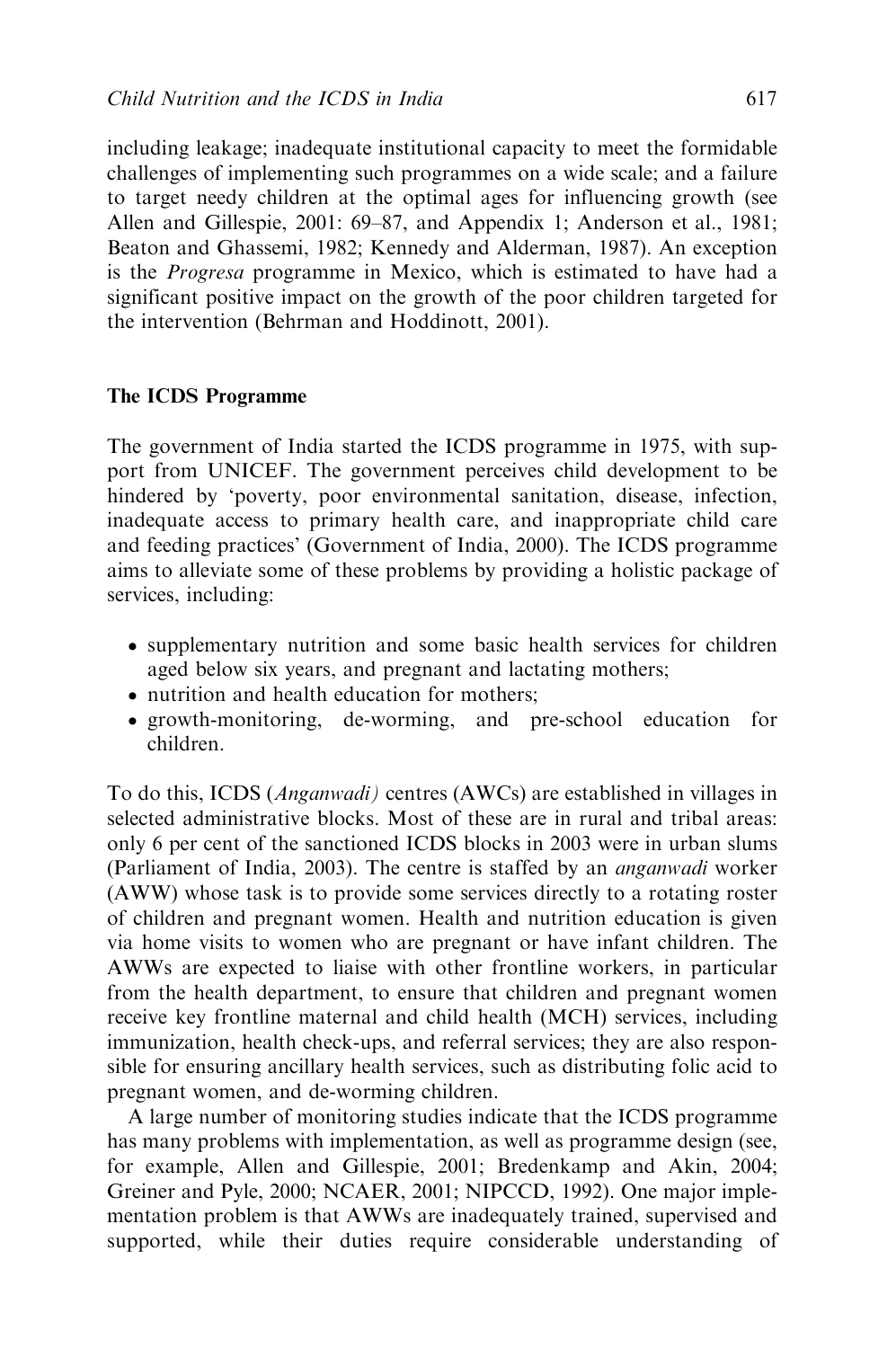nutrition, pre-school education, and MCH issues. A second problem is erratic provision of supplies, $9$  and leakage in food procurement. Thirdly, the food supplementation is poorly targeted: it is not confined to malnourished children, and mostly reaches children aged between four and six years old, who are past the optimal window for influencing growth (Allen and Gillespie, 2001: 36).<sup>10</sup>

Problems of programme design include a lack of community participation (Greiner and Pyle, 2000). The programme is run in a very top-down fashion, with all the logistical and implementational inefficiencies and rigidities that such an approach entails, and workers are not accountable to the communities they serve. Also, the heavy focus of the ICDS on nutritional supplementation leads to the relative neglect of other more cost-effective approaches to improving nutrition outcomes, including efforts to improve environmental hygiene and domestic health management practices, so that children are less exposed to disease which takes a toll on child growth.<sup>11</sup>

### DATA AND DEFINITIONS

This paper uses data from the two rounds of the National Family Health Surveys (NFHS) conducted in India during 1992/93 and 1998/99 (see IIPS, 1995; IIPS and ORC Macro, 2000). The surveys cover all the states of India (with the exception of Sikkim in 1992/93, a total of twenty-six states at the time of survey), and the survey samples are designed to ensure that the data are representative at the state level.<sup>12</sup> Both surveys target about  $90,000$ households each, and approximately the same number of ever-married women were interviewed. NFHS-1 (1992/93) and NFHS-2 (1998/99) use three types of questionnaire: the Village, the Household, and the Woman's Questionnaire.

The Village Questionnaire collected information on the availability of various facilities and amenities in the village, such as electricity and telephone connections, and the type of drainage system. Respondents to the

<sup>9.</sup> A national evaluation in 1992 (NIPCCD, 1992) found that the average AWC was without food for 20 per cent of the time; for more than a quarter of the AWCs, this was true for over 30 per cent of the time.

<sup>10.</sup> Many of these problems were addressed in Tamil Nadu's modification of the ICDS programme (TINP), which halved the prevalence of severe malnutrition in the villages in which it was implemented by targeting the food to the needy and requiring them to eat it on the premises instead of taking it home to share with others (Greiner and Pyle, 2000; Heaver, 2002).

<sup>11.</sup> See, for example, Allen and Gillespie (2001: 26); Black et al. (1982); Esrey et al. (1990); Scrimshaw and SanGiovanni (1997); and the review of studies in Bhan et al. (2001).

<sup>12.</sup> The 1998/99 survey is also intended to provide estimates at the regional level for four states (Bihar, Madhya Pradesh, Rajastan, and Uttar Pradesh) and estimates for three metro cities (Calcutta, Chennai, Mumbai), as well as slum areas in Mumbai.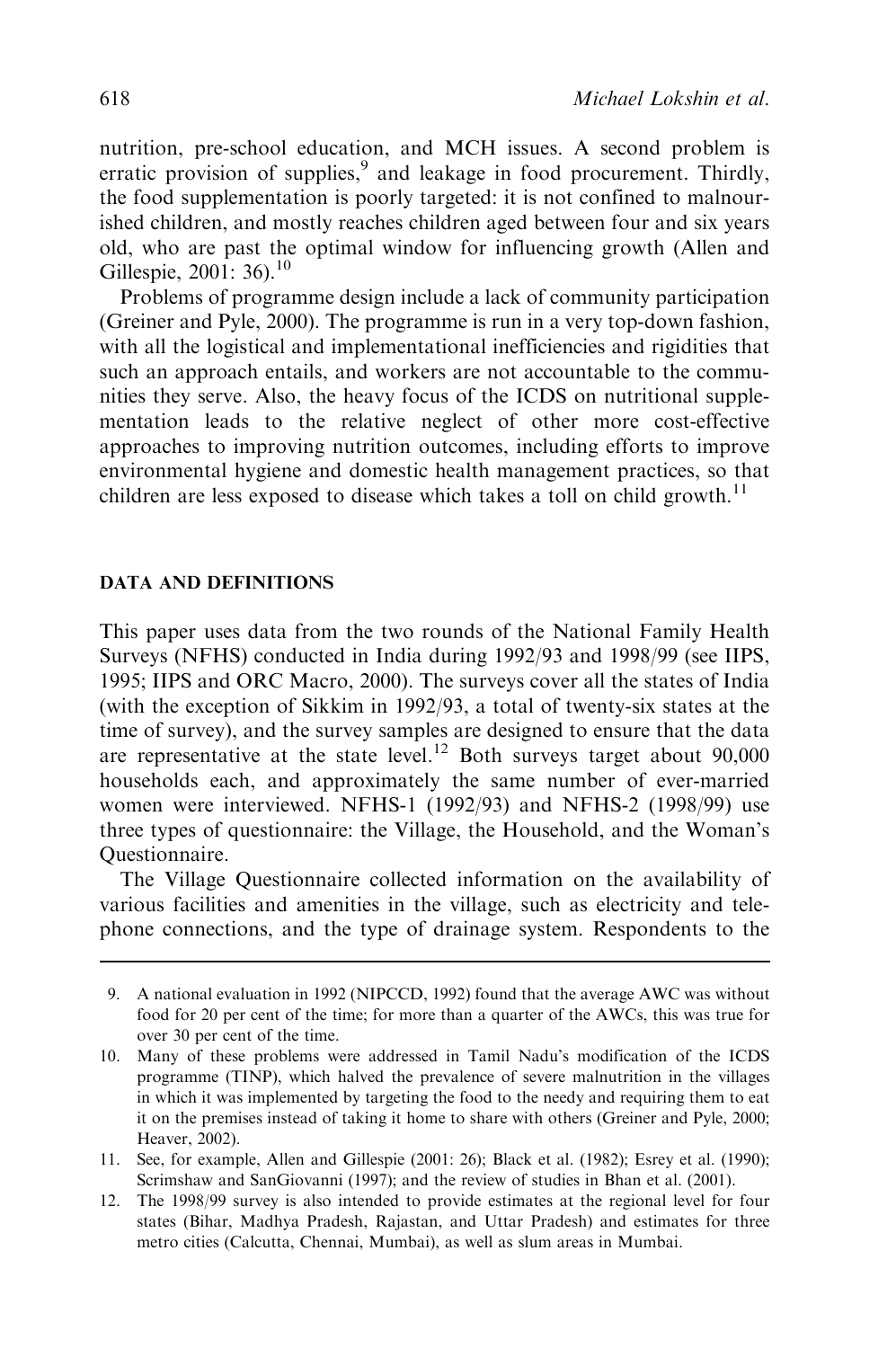Village Questionnaire were also asked about development and welfare programmes operating in the village. In particular, the Village Questionnaire identifies the villages that received the ICDS programme.

The Household Questionnaire includes information on age, sex, education, employment status, occupation, marital status, and relationship to the head of the household for each household member. It inquires about household dwelling conditions and the ownership of various assets. Information is also obtained on religion and caste/tribe of the household head. However, the Household Questionnaire does not include any direct measures of household income or consumption expenditure.

The Woman's Questionnaire gathers information from all ever-married women aged from fifteen to forty-nine who were usual residents of the sample households or visitors who stayed in the sample households the night before the interview. This questionnaire collects information about women's education, age at marriage, reproductive behaviour, child feeding practices and other background characteristics. In addition, measurements of height and weight were obtained for all young children in a household to assess their nutritional status.<sup>13</sup> Information on access to ICDS programmes is available only at the village level: there is no information on which households and children within the village have actually benefited from the programme.

### Main Constructed Variables

To assess household economic status in the absence of household income or expenditure data we construct, following the methodology of Filmer and Pritchett (2001), a linear index from a set of asset indicators, using principal components analysis to derive the weight for each asset indicator. Our economic status index is the first principal component of a number of household assets such as ownership of clock, radio, TV, VCR, refrigerator, bicycles, motorbikes, cars, as well as the type of utilities used in the household. The first principal component is an unobserved vector that explains the largest amount of variability in the observed data. The household assets based first principal component derived from NFHS-1 data accounts for 29.6 per cent, and from NFHS-2 for 28.3 per cent of the total variance of the

<sup>13.</sup> While NFHS-1 collected measurements of weight and height for children born in the four years preceding the survey, NFHS-2 did it for children born in the three years preceding the survey. In NFHS-2, 13 per cent of eligible children were not measured, either because the child was not at home, or because the mother refused to allow the measurement. Also excluded from the analysis are respondents whose month and year of birth are not known, and those with grossly improbable height or weight measurement. NFHS-2 also collected anthropometrical information on the mothers. NFHS-1 did not collect the height measurement data in five states: Andhra Pradesh, Himachal Pradesh, Madhya Pradesh, Tamil Nadu and West Bengal.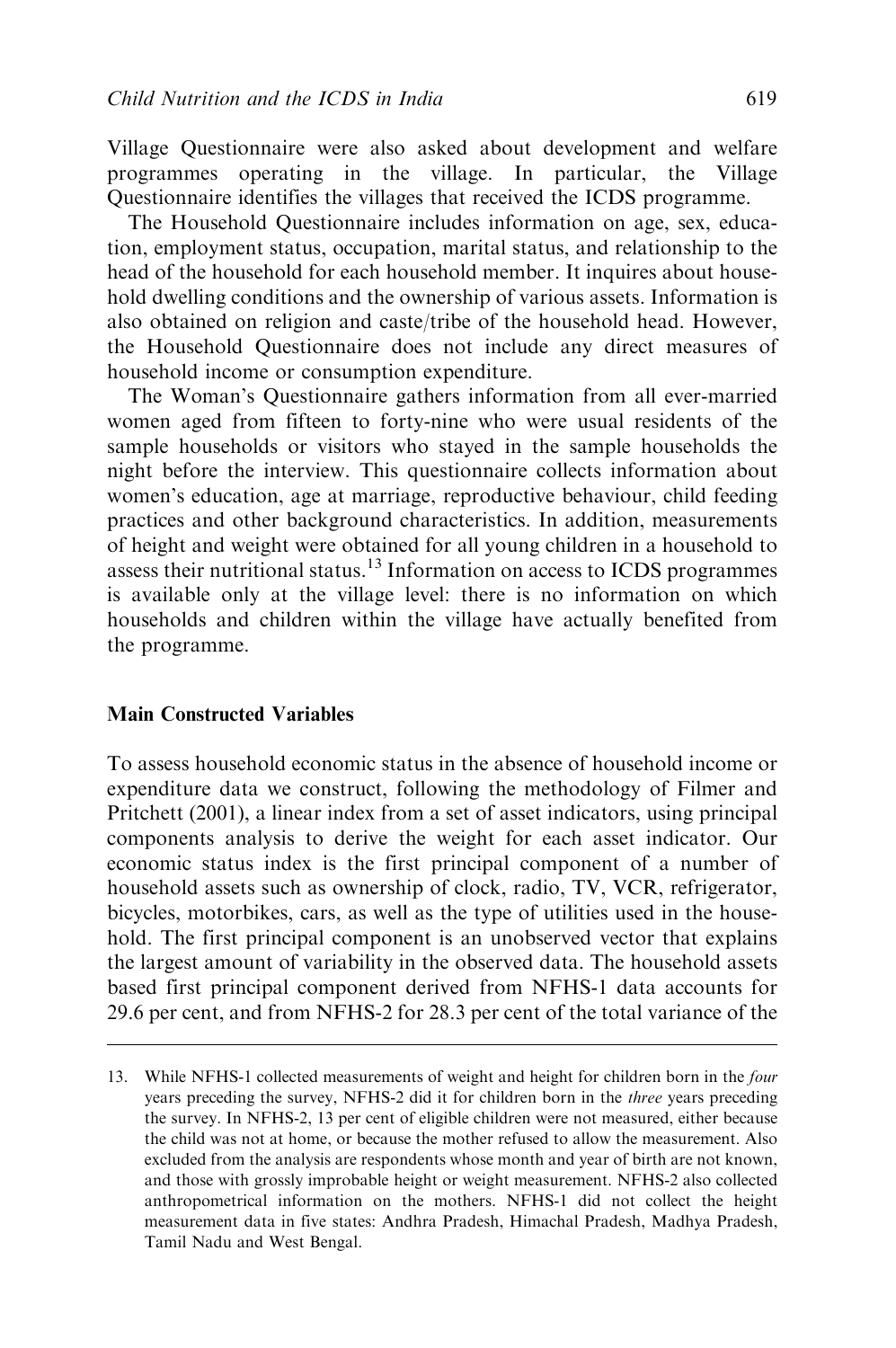relevant variables.<sup>14</sup> Availability of electricity, flush toilet, TV, and ceiling fan are the most influential variables in the estimation of the index. This finding is consistent across both surveys. The distribution of other factors in relation to the economic status index also makes economic sense. For example, households with a higher wealth index are more likely to live in pucca (brick) houses, and have such amenities as refrigerator, motorbike and radio. They are less likely to use kerosene for lighting and wood for cooking, or to utilize unsafe drinking water.

Our main indicators of children's nutritional status are two indices that are commonly used to assess this from anthropometrical data. These indices are expressed in standard deviation units (z-scores) from the median for the international reference population (Dibley et al., 1987a, 1987b).<sup>15</sup> Heightfor-age z-score (HAZ) and weight-for-age z-score (WAZ) are defined as  $(m_i - m_r)/\sigma_{rm}$ , where  $m_i$  is the observed height (weight) of a child of a specified age and gender,  $m_r$  is the median height (weight), and  $\sigma_r$  is the standard deviation of the corresponding measurement for the reference population of children in that age–gender group. Low height-for-age (stunting) reflects chronic under-nutrition and/or repeated bouts of illness. Low weight-for-age (underweight) reflects either or both *acute and chronic* malnutrition and/or illness. Children who are more than two standard deviations below the median of the reference population in terms of these indices are considered to be severely to moderately under-nourished (stunted or underweight). Anthropometric measurements are, of course, just one way of measuring nutrition outcomes: their use has been debated (see, for example, Kumar and Stewart, 1992), but they remain the simplest measure to obtain with any accuracy from a large population, and therefore the most commonly used by both researchers and clinicians.

#### TRENDS IN CHILD MALNUTRITION BETWEEN 1992 AND 1998: THE GAINERS AND LOSERS

It is striking to see how widespread the incidence of underweight is amongst children in India. Even amongst boys (the sex in which parents invest the most) in the highest wealth tertile in 1998, over a third were underweight.

<sup>14.</sup> The first principal component based on NFHS-1 data in Filmer and Pritchett (2001) explains 25.6 per cent of total variation. However, their calculation used a slightly different and smaller set of variables.

<sup>15.</sup> This standard is recommended by the World Health Organization, and the Nutrition Foundation of India (Agarwal et al., 1991) has concluded that it is generally applicable to Indian children (NFHS-2; see IIPS and ORC Macro, 2000: 265). The use of this reference group is based on the empirical finding that well-nourished children in all population groups for which data exist follow very similar growth patterns (Martorell and Habicht, 1986).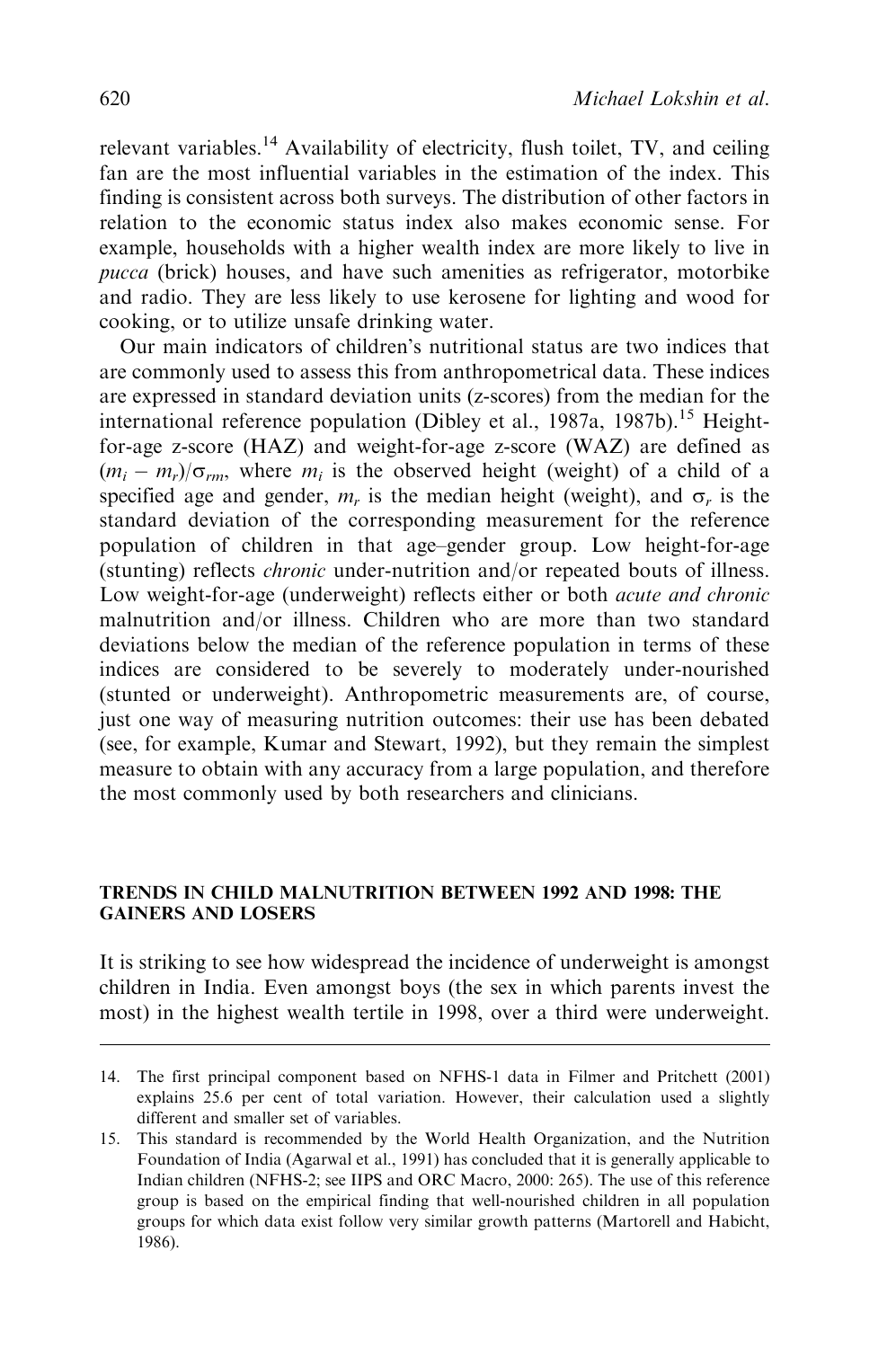This tertile has an average caloric consumption of around 2500 calories per  $day<sup>16</sup>$  so child malnutrition cannot be attributed to shortage of food. High burdens of disease are the probable cause of the high proportions of underweight children.

Children's nutritional status deteriorates sharply among lower socioeconomic groups (Table 1). Looking at differences by mother's education level, in 1998 the share of stunted boys amongst mothers with no education was 53 per cent, compared with 29 per cent among mothers with secondary or higher levels of education. The corresponding shares of underweight boys were 54 per cent and 32 per cent, respectively. The differences by *household* 

| Characteristic                       |       |           | <b>Boys</b> |           |       |           | <b>Girls</b> |           |  |
|--------------------------------------|-------|-----------|-------------|-----------|-------|-----------|--------------|-----------|--|
|                                      | 1992  |           | 1998        |           | 1992  |           | 1998         |           |  |
|                                      | Mean  | Std. Err. | Mean        | Std. Err. | Mean  | Std. Err. | Mean         | Std. Err. |  |
| Height-for-age<br>Mother's Education |       |           |             |           |       |           |              |           |  |
| None                                 | 0.546 | 0.007     | 0.533       | 0.006     | 0.525 | 0.007     | 0.564        | 0.007     |  |
| Primary                              | 0.446 | 0.013     | 0.438       | 0.011     | 0.445 | 0.012     | 0.454        | 0.011     |  |
| Secondary                            | 0.314 | 0.009     | 0.293       | 0.007     | 0.328 | 0.009     | 0.316        | 0.007     |  |
| Household's Wealth Tertile           |       |           |             |           |       |           |              |           |  |
| Poorest                              | 0.567 | 0.009     | 0.554       | 0.009     | 0.537 | 0.010     | 0.579        | 0.010     |  |
| Middle                               | 0.504 | 0.009     | 0.469       | 0.008     | 0.489 | 0.009     | 0.501        | 0.008     |  |
| Richest                              | 0.361 | 0.007     | 0.340       | 0.006     | 0.378 | 0.008     | 0.368        | 0.006     |  |
| Mother's Caste                       |       |           |             |           |       |           |              |           |  |
| Scheduled caste                      | 0.545 | 0.013     | 0.505       | 0.010     | 0.529 | 0.014     | 0.529        | 0.011     |  |
| Scheduled tribe                      | 0.513 | 0.015     | 0.523       | 0.012     | 0.447 | 0.015     | 0.535        | 0.012     |  |
| Other                                | 0.463 | 0.006     | 0.408       | 0.005     | 0.461 | 0.006     | 0.438        | 0.006     |  |
| All                                  | 0.478 | 0.005     | 0.438       | 0.004     | 0.469 | 0.005     | 0.467        | 0.005     |  |
| Weight-for-age<br>Mother's Education |       |           |             |           |       |           |              |           |  |
| None                                 | 0.592 | 0.006     | 0.536       | 0.006     | 0.587 | 0.006     | 0.578        | 0.007     |  |
| Primary                              | 0.512 | 0.011     | 0.488       | 0.011     | 0.509 | 0.010     | 0.493        | 0.011     |  |
| Secondary                            | 0.380 | 0.008     | 0.315       | 0.007     | 0.350 | 0.008     | 0.343        | 0.007     |  |
| Household's Wealth Tertile           |       |           |             |           |       |           |              |           |  |
| Poorest                              | 0.624 | 0.008     | 0.570       | 0.009     | 0.593 | 0.008     | 0.598        | 0.010     |  |
| Middle                               | 0.563 | 0.007     | 0.491       | 0.008     | 0.558 | 0.007     | 0.532        | 0.008     |  |
| Richest                              | 0.409 | 0.007     | 0.353       | 0.006     | 0.411 | 0.007     | 0.386        | 0.007     |  |
| Mother's Caste                       |       |           |             |           |       |           |              |           |  |
| Scheduled caste                      | 0.568 | 0.012     | 0.517       | 0.010     | 0.572 | 0.012     | 0.548        | 0.010     |  |
| Scheduled tribe                      | 0.590 | 0.012     | 0.551       | 0.012     | 0.559 | 0.012     | 0.574        | 0.012     |  |
| Other                                | 0.520 | 0.005     | 0.424       | 0.005     | 0.509 | 0.005     | 0.459        | 0.006     |  |
| All                                  | 0.532 | 0.004     | 0.455       | 0.004     | 0.522 | 0.004     | 0.489        | 0.005     |  |

Table 1. Share of Stunted ( $HAZ < -2$ ) and Underweight ( $WAZ < -2$ )  $Children<sup>a</sup>$  by Various Characteristics

Note: <sup>a</sup>Children aged 0-4 in the 1992 survey, and 0-3 in the 1998 survey. Sources: NFHS 1 and 2 (IIPS, 1995; IIPS and ORC Macro, 2000).

16. World Bank (2005), citing data from the National Sample Survey Organization, 2001.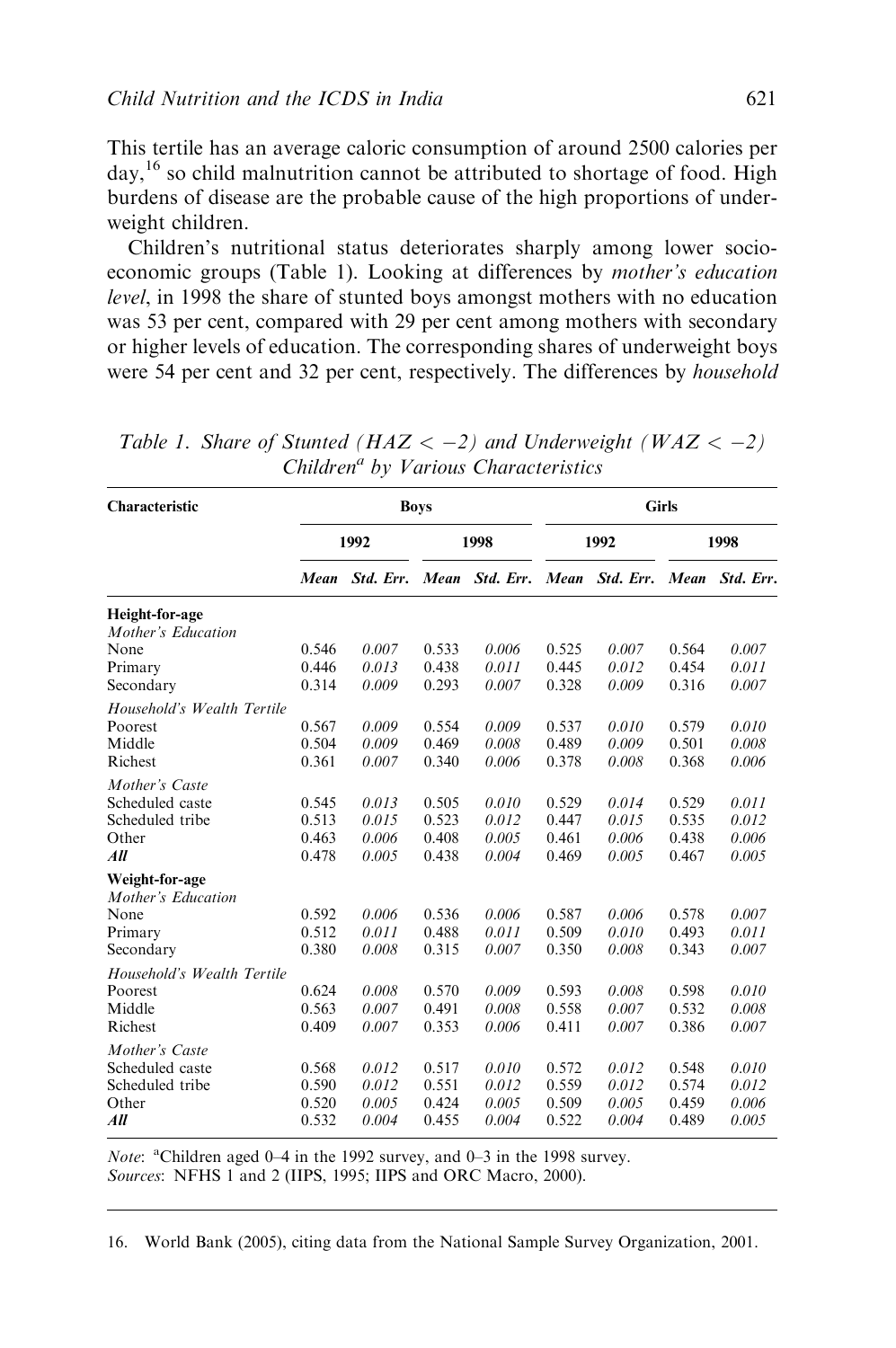wealth tertiles are equally sharp: for example in 1998, 35 per cent of boys from the richest tertile were underweight, compared with 57 per cent amongst the lowest tertile. Differences between castes are less sharp, though the boys of upper castes show better outcomes than lower castes or tribes.

The higher socio-economic groups also made stronger gains in child nutrition status during 1992–98 than the lower groups. The gains are especially marked amongst the boys of mothers with secondary school education and above, compared with lower education groups. The same applies to the upper castes versus the lower castes and tribes. There were less differences in improvement amongst different household wealth groups during this period.

The position of girls deteriorated relative to boys between 1992 and 1998: there were similar or marginally lower proportions of stunted and underweight girls compared to boys in 1992, but by 1998 girls were nutritionally more disadvantaged than boys across all socio-economic groups. Girls from the highest socio-economic groups showed improvement in nutritional status between 1992 and 1998. Amongst most of the other socio-economic groups, there was a much more modest decline in the prevalence of underweight girls. There was an increase in the proportion of underweight girls in the poorest wealth tertile and the scheduled tribes, and in the prevalence of stunting amongst girls in all the lower socio-economic groups.

This suggests that levels of discrimination against girls may actually have risen amongst the lower socio-economic status groups between 1992 and 1998, including poorer households and those with uneducated mothers. It has risen sharply amongst the tribal populations. This could be because people are reducing family size in India, which — combined with strong son preference puts pressure on reducing the number of girls in the family (Das Gupta and Bhat, 1997).17 Higher socio-economic groups have greater access to sex-selective abortion, and are therefore in a position to care more equally for the children that are born. Lower socio-economic groups have limited access to pre-natal sex selection technology, and this may lead to unequal treatment of children who are unwanted. There is, for example, considerable evidence that girls are less likely than boys to be taken for medical treatment, and the quality of treatment sought also differs, which could impact on their anthropometric status.

# ASSESSMENT OF THE ICDS PROGRAMME PLACEMENT

Coverage of the ICDS programme is high: coverage rose sharply during the 1990s and a substantial proportion of India's villages are covered by the ICDS today. Of the villages sampled by the NFHS, a third had an ICDS programme in place in 1992, and the figure had risen to more than half in

<sup>17.</sup> On son preference more broadly, see Das Gupta (1987); Dyson and Moore (1983); Miller (1981). On gender differentials in tribal populations, see Maharatna (2000).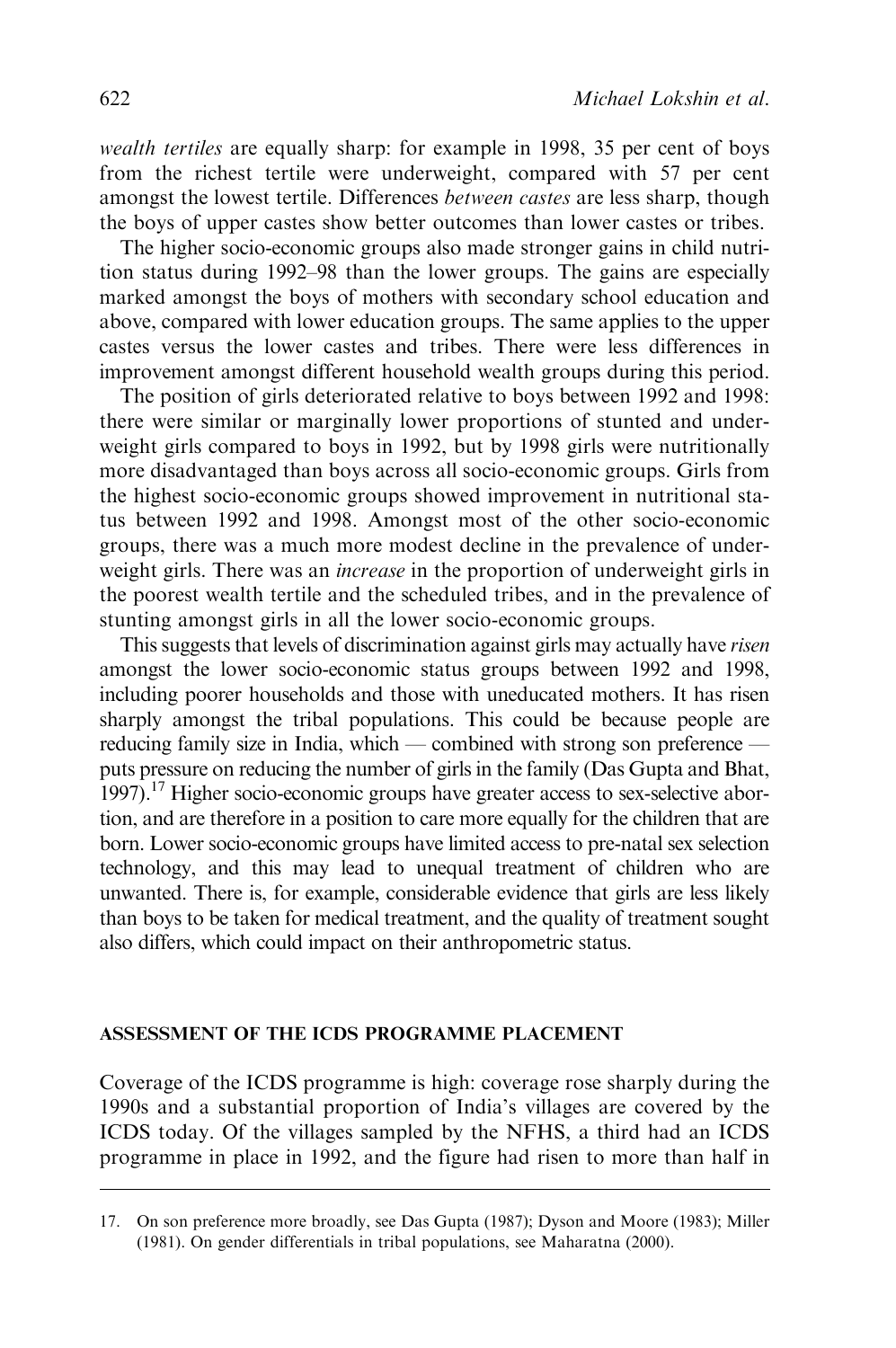1998 (Table 2). A few states, notably Kerala, already had virtually complete coverage by 1992. Programme coverage is especially high in the southern region, the northeastern region, and the non-poor states of the northern region. The apparent decline in coverage in Tamil Nadu during the 1990s is probably the result of re-classification of the nutritional supplementation programme to the TINP (Tamil Nadu Integrated Nutrition Programme), which is broadly similar in concept to the ICDS.

#### Programme Placement Across States

For ease of discussion, we have grouped India's states by region: the South, the Northeast,  $18$  and the North. Since the Northern region is vast and highly heterogeneous — comprising both the poorest and the richest states in the country — we have divided it further into the 'poor North' (Bihar, Uttar Pradesh, Orissa, Madhya Pradesh and Rajasthan), 'rich North' (Punjab, Haryana, Gujarat and Maharashtra)<sup>19</sup> and 'other North' (Himachal Pradesh, Jammu and Kashmir, and West Bengal). The poor Northern states have some of the worst outcomes in the country not only in nutrition, but also in terms of education and child survival, reflecting a history of poor governance.

The need for the programme varies substantially across states (see Table 2). It is especially high in the poor Northern states, where over half of the children below three years of age were moderately or severely underweight. These are large states, comprising well over 40 per cent of the population of the country, and therefore contribute a high proportion of the total number of malnourished children in the country. At the other end of the spectrum are states such as Kerala and several of the Northeastern states, with the lowest levels of child malnutrition. The Northeastern states tend also to have good human development indicators in terms of levels of education and child survival, despite being relatively poor in terms of State Domestic Product per capita.

It is apparent that the programme is regressively distributed between states. The states with the highest prevalence of stunted and underweight children tend to have the lowest programme coverage (Figure 1). Table 2 shows very low coverage especially in Bihar and Uttar Pradesh in 1992, and despite increases in coverage by 1998, these states still lagged far behind others. The other three poor Northern states are more on par with the country averages in terms of ICDS coverage — although given their high levels of malnutrition they should in fact have above average coverage.

<sup>18.</sup> Sikkim is not included where data are required for 1992, since these are not available.

<sup>19.</sup> By the time of the 2001 Census, Uttar Pradesh, Madhya Pradesh, and Bihar had some additional states carved out of them: Uttaranchal, Chhattisgarh, and Jharkhand respectively. To facilitate inter-survey comparison, we use the old state definitions.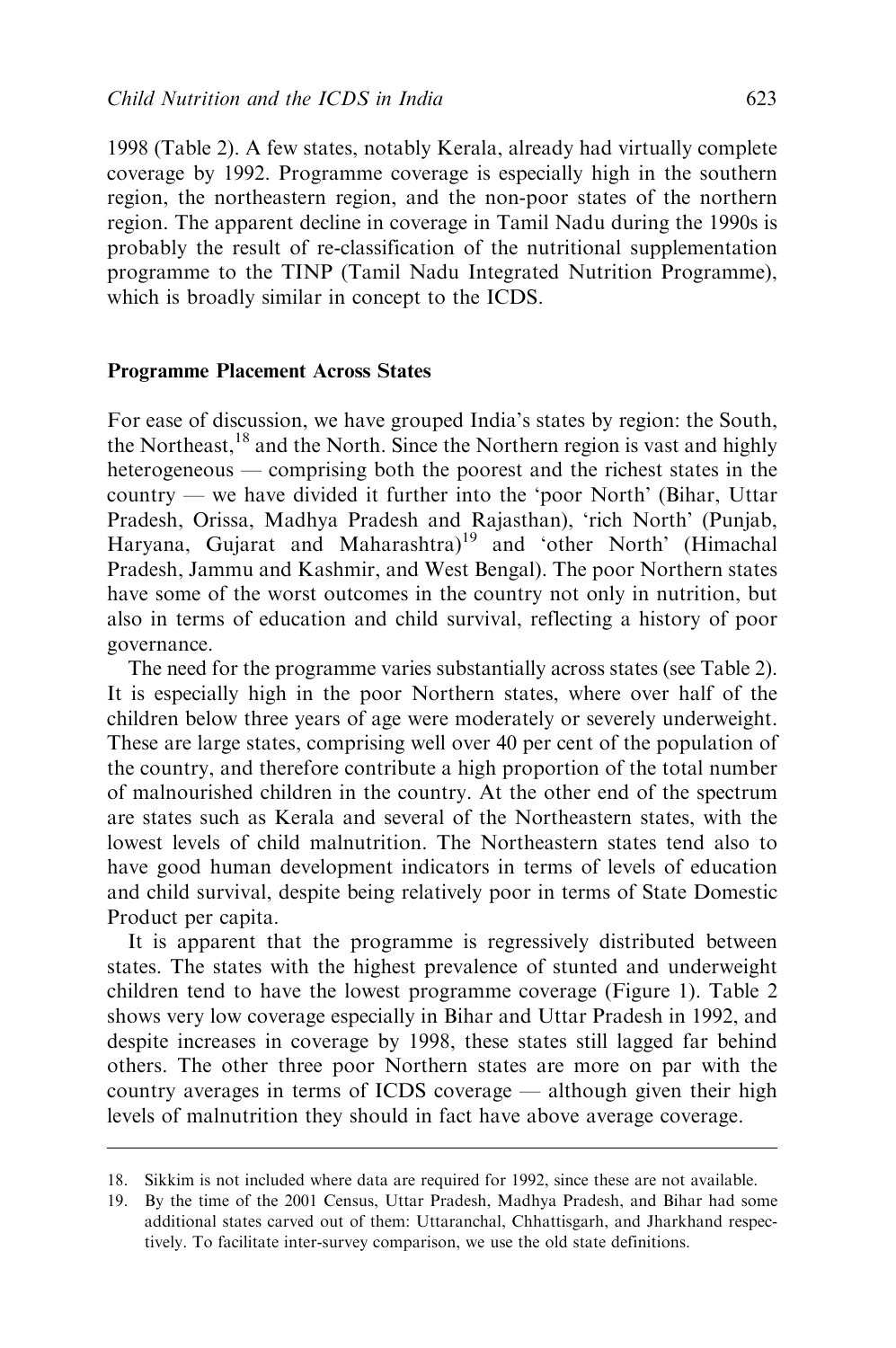|                  | Share of villages covered by ICDS <sup>a</sup> Share of stunted Share of underweight |             |                            |                          |      |      |      | Allocation and use of ICDS funds                                                                                       |                                                                                                                              |                                                                       |
|------------------|--------------------------------------------------------------------------------------|-------------|----------------------------|--------------------------|------|------|------|------------------------------------------------------------------------------------------------------------------------|------------------------------------------------------------------------------------------------------------------------------|-----------------------------------------------------------------------|
|                  | (1)<br>1992                                                                          | (2)<br>1998 | (3)<br>% change<br>1992-98 | 1992                     | 1998 | 1992 | 1998 | $%$ spent from<br>the funds allocated<br>by the GoI to<br>the states for the ICDS<br>programme, 1992-2003 <sup>b</sup> | GoI spending on the<br><b>ICDS</b> programme,<br>per underweight child<br>age 0-6 years,<br>$2000/01 - 2001/02$ <sup>c</sup> | Per capita SDP<br>(average of 1990-91<br>and $1998 - 99$ <sup>d</sup> |
| North (poor)     |                                                                                      |             |                            |                          |      |      |      |                                                                                                                        |                                                                                                                              |                                                                       |
| Bihar            | 0.14                                                                                 | 0.32        | 129                        | 0.56                     | 0.54 | 0.63 | 0.55 | 76                                                                                                                     | 25                                                                                                                           | 7,440                                                                 |
| Madhya Pradesh   | 0.27                                                                                 | 0.53        | 96                         |                          | 0.51 | 0.60 | 0.55 | 102                                                                                                                    | 72                                                                                                                           | 15.480                                                                |
| Orissa           | 0.42                                                                                 | 0.47        | 12                         | 0.46                     | 0.44 | 0.53 | 0.55 | 99                                                                                                                     | 231                                                                                                                          | 11,490                                                                |
| Rajasthan        | 0.36                                                                                 | 0.52        | 44                         | 0.42                     | 0.52 | 0.45 | 0.51 | 105                                                                                                                    | 95                                                                                                                           | 17,231                                                                |
| Uttar Pradesh    | 0.20                                                                                 | 0.33        | 65                         | 0.54                     | 0.56 | 0.58 | 0.52 | 65                                                                                                                     | 60                                                                                                                           | 12,570                                                                |
| North (rich)     |                                                                                      |             |                            |                          |      |      |      |                                                                                                                        |                                                                                                                              |                                                                       |
| Gujarat          | 0.61                                                                                 | 0.84        | 38                         | 0.44                     | 0.44 | 0.49 | 0.46 | 101                                                                                                                    | 173                                                                                                                          | 25,158                                                                |
| Haryana          | 0.64                                                                                 | 0.92        | 44                         | 0.43                     | 0.50 | 0.35 | 0.35 | 101                                                                                                                    | 280                                                                                                                          | 27,437                                                                |
| Maharashtra      | 0.66                                                                                 | 0.81        | 23                         | 0.41                     | 0.40 | 0.52 | 0.50 | 114                                                                                                                    | 154                                                                                                                          | 27,968                                                                |
| Punjab           | 0.39                                                                                 | 0.70        | 79                         | 0.38                     | 0.39 | 0.46 | 0.29 | 98                                                                                                                     | 334                                                                                                                          | 29,361                                                                |
| North (other)    |                                                                                      |             |                            |                          |      |      |      |                                                                                                                        |                                                                                                                              |                                                                       |
| Himachal Pradesh | 0.39                                                                                 | 0.52        | 33                         |                          | 0.42 | 0.46 | 0.45 | 96                                                                                                                     | 469                                                                                                                          | 21,387                                                                |
| Jammu & Kashmir  | 0.44                                                                                 | 0.70        | 59                         | 0.38                     | 0.39 | 0.43 | 0.35 | 116                                                                                                                    | 446                                                                                                                          | 16,215                                                                |
| West Bengal      | 0.45                                                                                 | 0.58        | 29                         | $\overline{\phantom{0}}$ | 0.42 | 0.57 | 0.49 | 105                                                                                                                    | 174                                                                                                                          | 18,713                                                                |
| <b>South</b>     |                                                                                      |             |                            |                          |      |      |      |                                                                                                                        |                                                                                                                              |                                                                       |
| Andhra Pradesh   | 0.30                                                                                 | 0.65        | 117                        | $\overline{\phantom{m}}$ | 0.39 | 0.48 | 0.38 | 99                                                                                                                     | 178                                                                                                                          | 18,809                                                                |
| Karnataka        | 0.63                                                                                 | 0.86        | 37                         | 0.41                     | 0.37 | 0.51 | 0.44 | 100                                                                                                                    | 234                                                                                                                          | 20,395                                                                |
| Kerala           | 1.00                                                                                 | 0.97        | $-3$                       | 0.26                     | 0.22 | 0.27 | 0.27 | 99                                                                                                                     | 351                                                                                                                          | 21,139                                                                |
| Tamil Nadu       | 0.77                                                                                 | 0.43        | $-44$                      | -                        | 0.29 | 0.47 | 0.37 | 82                                                                                                                     | 357                                                                                                                          | 23,154                                                                |

Table 2. ICDS Coverage, Nutrition Levels, Allocation and Use of ICDS Funds, and State Domestic Product, by State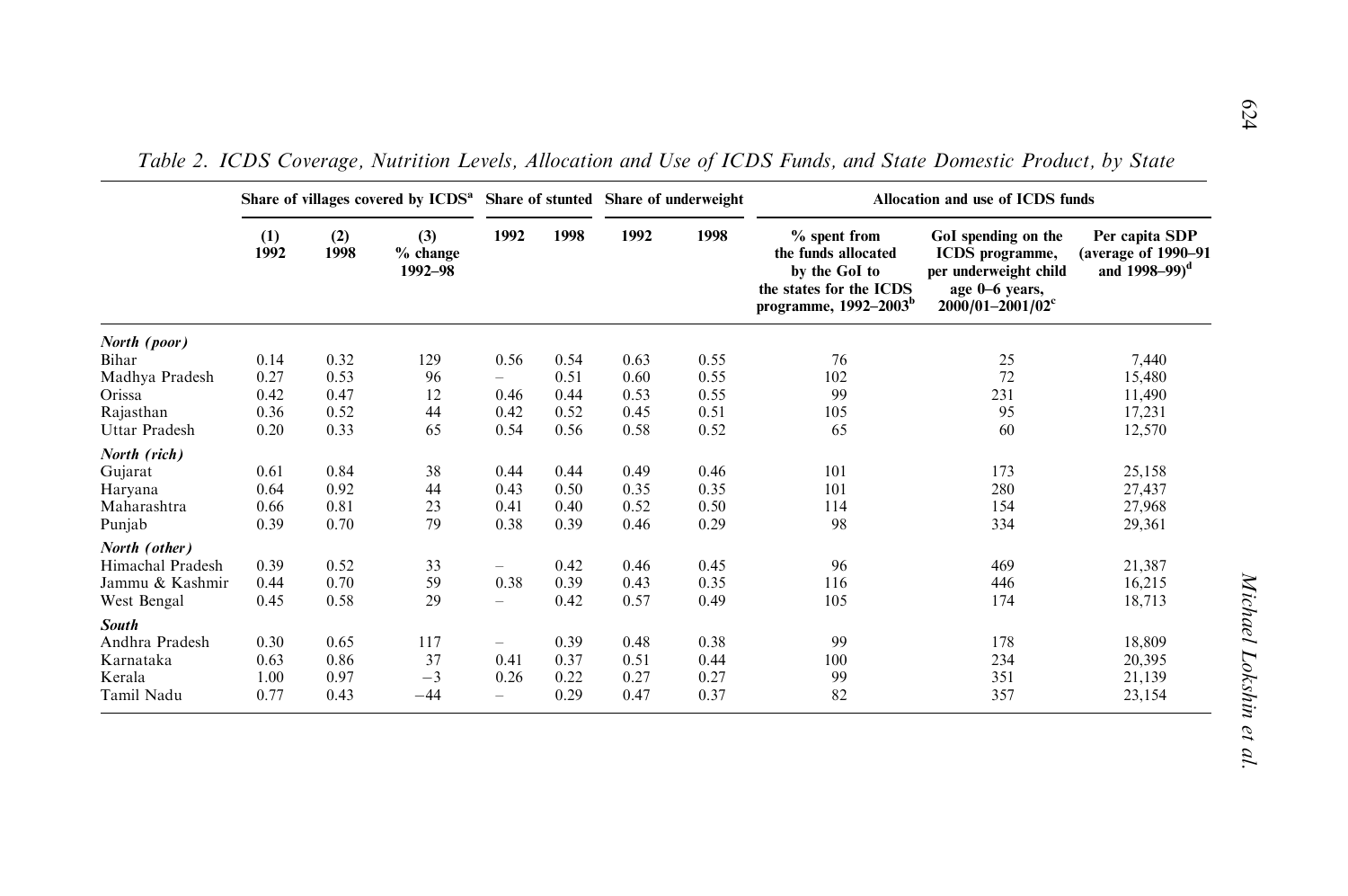|                   |             |             | Share of villages covered by ICDS <sup>a</sup> Share of stunted Share of underweight |        |      |                          |      | Allocation and use of ICDS funds                                                                              |                                                                                                            |                                                                       |  |  |
|-------------------|-------------|-------------|--------------------------------------------------------------------------------------|--------|------|--------------------------|------|---------------------------------------------------------------------------------------------------------------|------------------------------------------------------------------------------------------------------------|-----------------------------------------------------------------------|--|--|
|                   | (1)<br>1992 | (2)<br>1998 | (3)<br>$%$ change<br>1992-98                                                         | 1992   | 1998 | 1992                     | 1998 | $%$ spent from<br>the funds allocated<br>by the GoI to<br>the states for the ICDS<br>programme, $1992-2003^b$ | GoI spending on the<br>ICDS programme,<br>per underweight child<br>age 0-6 years,<br>$2000/01 - 2001/02^c$ | Per capita SDP<br>(average of 1990–91<br>and $1998 - 99$ <sup>d</sup> |  |  |
| <b>North-East</b> |             |             |                                                                                      |        |      |                          |      |                                                                                                               |                                                                                                            |                                                                       |  |  |
| Arunachal Pradesh | 0.65        | 0.82        | 26                                                                                   | 0.49   | 0.27 | 0.38                     | 0.25 | 95                                                                                                            | 2,689                                                                                                      | 18,360                                                                |  |  |
| Assam             | 0.39        | 0.30        | $-23$                                                                                | 0.51   | 0.51 | 0.50                     | 0.37 | 100                                                                                                           | 257                                                                                                        | 13,258                                                                |  |  |
| Manipur           | 0.60        | 0.83        | 38                                                                                   | 0.25   | 0.32 | 0.27                     | 0.28 | 95                                                                                                            | 958                                                                                                        | 14,416                                                                |  |  |
| Meghalaya         | 0.07        | 0.22        | 214                                                                                  | 0.47   | 0.45 | 0.45                     | 0.38 | 102                                                                                                           | 380                                                                                                        | 16,034                                                                |  |  |
| Mizoram           | 0.97        | 0.73        | $-25$                                                                                | 0.37   | 0.35 | 0.28                     | 0.28 | 101                                                                                                           | 1,766                                                                                                      | 18,335                                                                |  |  |
| Nagaland          | 0.54        | 0.84        | 56                                                                                   | 0.29   | 0.32 | 0.28                     | 0.24 | 94                                                                                                            | 2,690                                                                                                      | 18,301                                                                |  |  |
| Sikkim            | -           | 0.27        | $\hspace{1.0cm} \rule{1.5cm}{0.15cm} \hspace{1.0cm} \rule{1.5cm}{0.15cm}$            | $\sim$ | 0.32 | $\overline{\phantom{m}}$ | 0.21 | 125                                                                                                           | 1,001                                                                                                      | 18,371                                                                |  |  |
| Tripura           | 0.76        | 0.83        | 9                                                                                    | 0.42   | 0.41 | 0.46                     | 0.43 | 89                                                                                                            | 377                                                                                                        | 15,252                                                                |  |  |

Table 2. (Continued)

Notes:

<sup>a</sup>Sources: NFHS 1 and 2 (IIPS, 1995; IIPS and ORC Macro, 2000).

<sup>b</sup>Under the budget heading 'ICDS (General)'. Sources: Responses to Parliamentary Questions: Yi-Kyoung Lee and Selvaraju, from Lok Sabha Unstarred Question No 89 dated 18 February 2003, and Rajya Sabha Unstarred Question No4417, dated 2 May 2003.

<sup>c</sup>Under the budget heading 'ICDS (General)'. Sources: Responses to Parliamentary Questions: Yi-Kyoung Lee and Selvaraju, from Lok Sabha Unstarred Question No1241, dated 31 July 2003, and calculated using the number of children aged 0–6 years from the Census of India 2001 (\* prevalence of more than 2SD underweight from the NFHS-2).<br> $d_{Source}$ : Government of India, Ministry of Finance (2003–04). The data are at current prices at the time of the Economic Survey.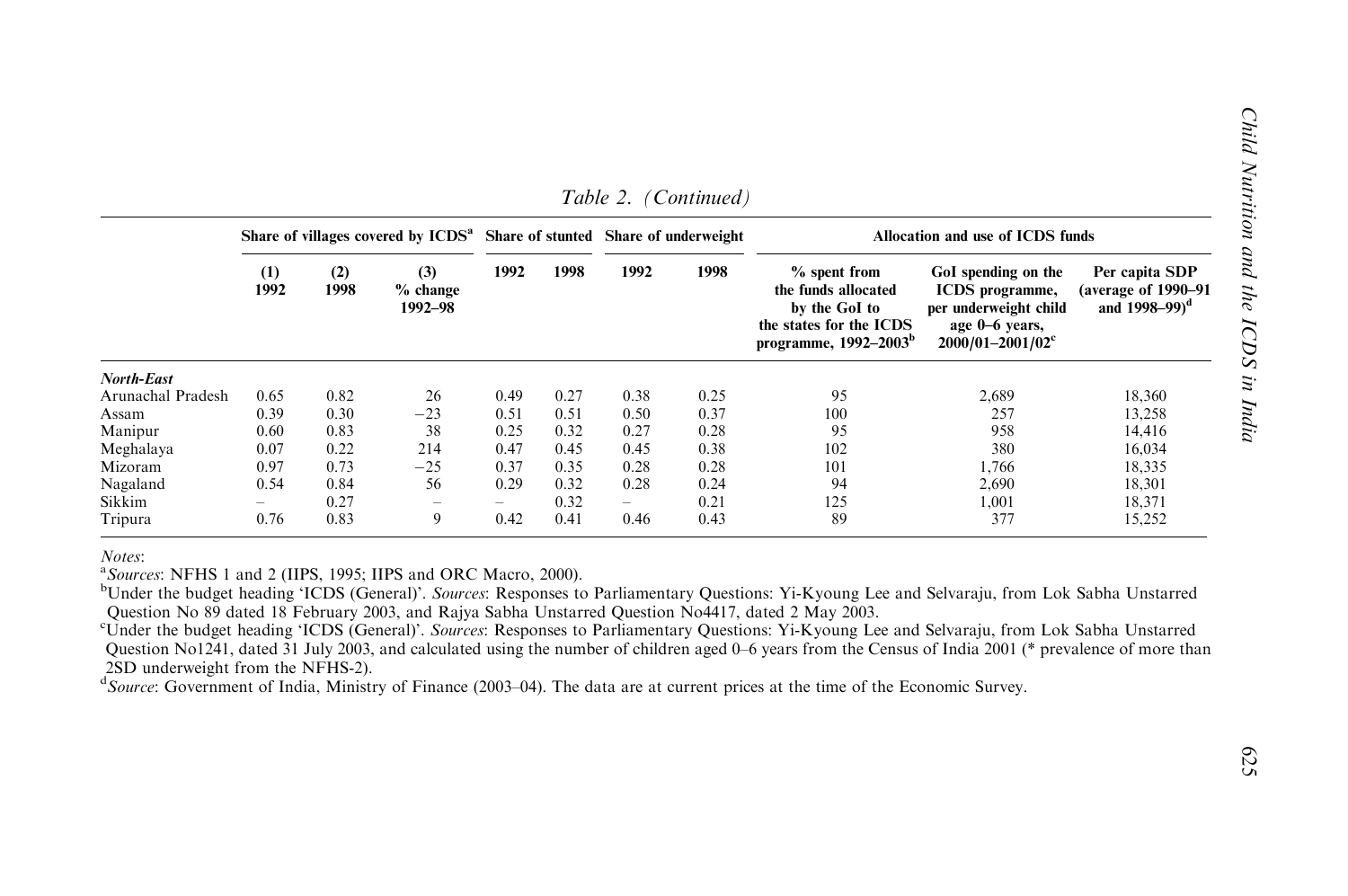# Figure 1. The Relationship Between ICDS Programme Participation and States' Economic and Malnutrition Levels

(State Domestic Product per capita, $^{\rm a}$  and prevalence of stunting and underweight amongst children, non-parametric Lowess-type regression estimates)



Notes: <sup>a</sup>The State Domestic Product per capita are for the years 1993-94, and 1998-99, to correspond roughly to the two survey years.

Sources: NFHS 1 and 2 (IIPS, 1995; IIPS and ORC Macro, 2000); State Domestic Product data from the Government of India, Ministry of Finance (2003–04).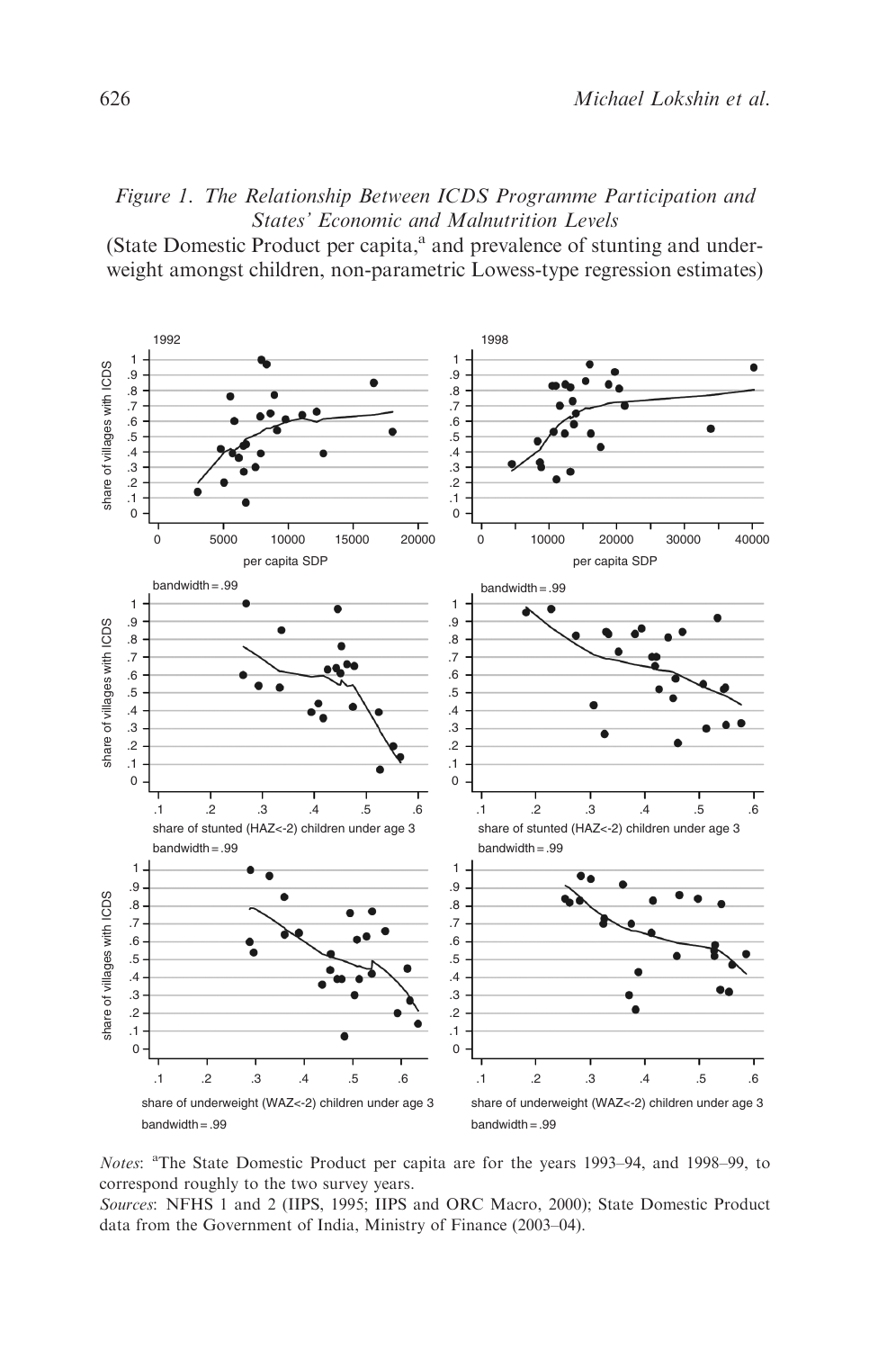The overall distribution of the ICDS programme across states is also regressive when compared with the states' economic level, as measured by State Domestic Product per capita (Figure 1). The picture is even more regressive when we look at inter-state differentials in government budgetary allocations for the ICDS programme per malnourished child (Table 2). Even allowing for some differences in the purchasing power of a rupee in different states, the contrasts are sharp. Except for Orissa, the poor Northern states receive by far the lowest budgetary allocations in the country. For example, Bihar (the poorest state) receives only Rs 25 per malnourished child, while Punjab (the richest state) receives Rs 334. The Northeastern states are especially well-funded (despite low levels of child malnutrition), and some of them receive a hundred times as much per malnourished child as Bihar.<sup>20</sup>

To make matters worse, Bihar and Uttar Pradesh do not spend all the money allocated to them (Table 2). In line with their history of poor governance, they spent only 76 per cent and 65 per cent of their allocations, respectively. Almost all the other states use up their full allocations. Thus children across the poor Northern states with high levels of malnutrition suffer multiple disadvantages: ICDS coverage is low, because central government budgetary allocations per malnourished child are much lower than the rest of the country; and if they live in the vast populous states of Bihar or Uttar Pradesh, their state government does not even use the budgets allocated for them. Rajasthan, Madhya Pradesh and Orissa use their allocations, but they too receive very little relative to their needs.

#### Programme Placement Across Villages

Programme placement is regressive across villages in India as a whole. The top left panel of Figure 2 is constructed based on the wealth ranking among all villages in India, and shows that richer villages have a higher probability of being covered by the programme than poorer ones. For example, only half of the villages from the lowest two deciles had the ICDS programme in place in 1998, while about 80 per cent of the richest villages in India were covered. Within a given state, programme placement is less regressive, as indicated by the top right panel of Figure 2, which is based on intra-state village wealth rankings. The difference in programme coverage between the poorest and the wealthiest villages within the states is relatively small about 60 per cent of the poor villages in every state were covered by ICDS programmes, compared with 70 per cent of wealthiest villages.

<sup>20.</sup> The Northeastern states also receive a block grant from the central government which helps cover the state portion of the ICDS budget (V. Selvaraju, personal communication to Yi-Kyoung Lee).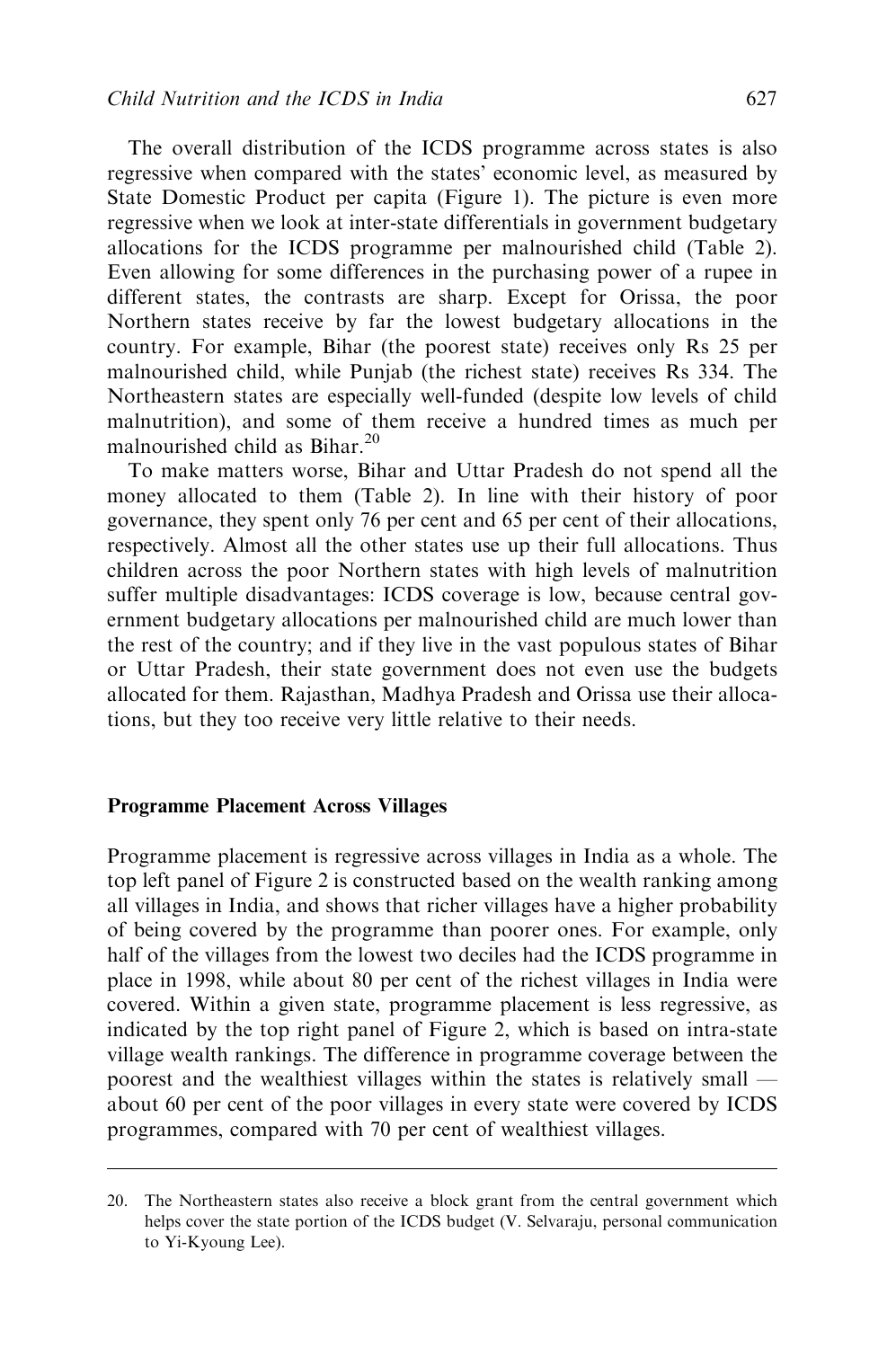

Figure 2. The Relationship between Village's Wealth and ICDS Programme Participation

Sources: NFHS 1 and 2 (IIPS, 1995; IIPS and ORC Macro, 2000).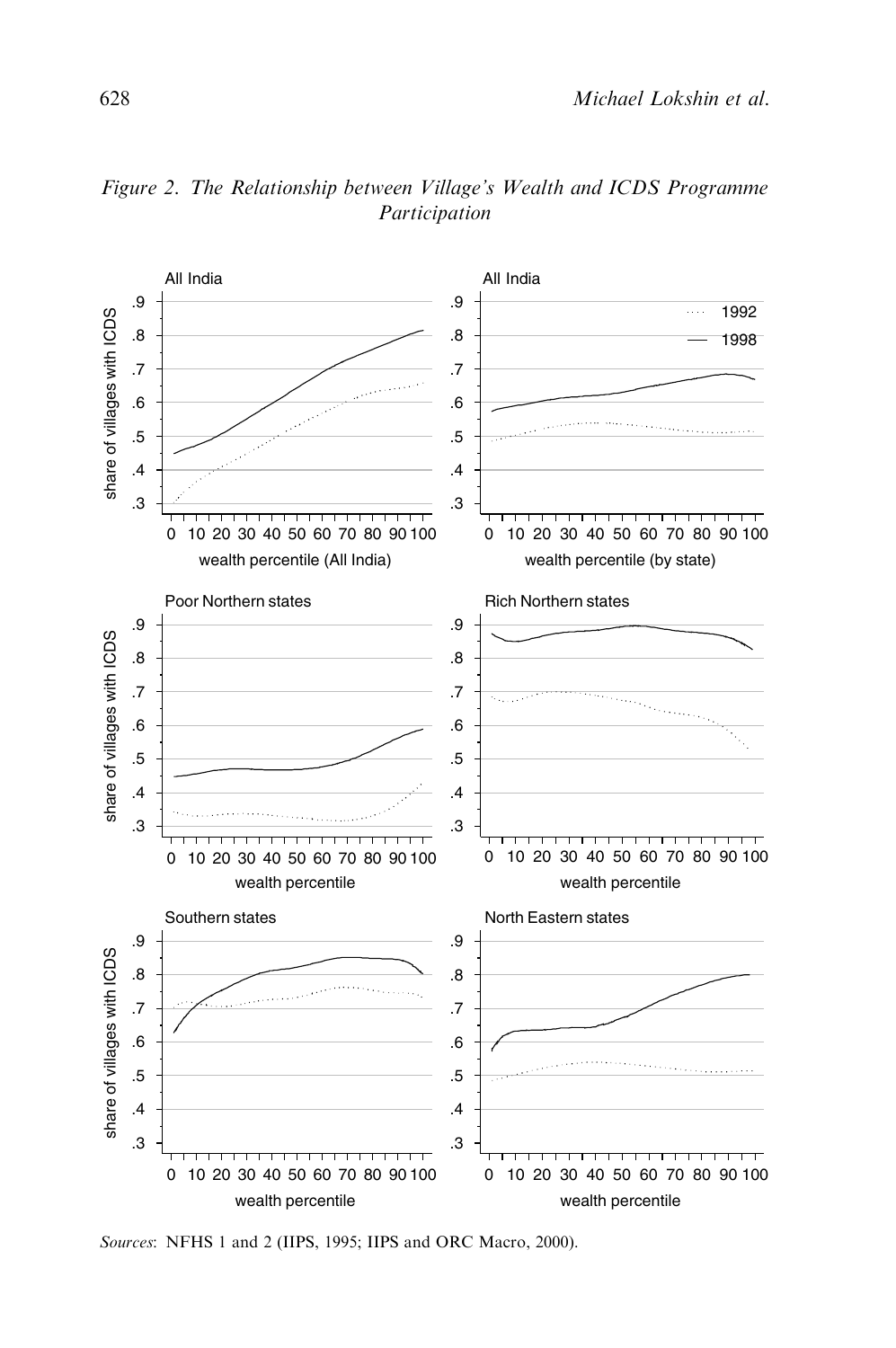However, there was an overall trend towards greater regressiveness in programme placement between 1992 and 1998. This is evident in the data across states and within states, and by region. In the rich Northern states also the wealthiest states of the country  $-$  the distribution was clearly progressive in 1992, and became fairly neutral across wealth percentiles by 1998 (middle right panel). In other regions of the country, the picture was even less encouraging: from being broadly neutral across village wealth percentiles in 1992, programme placement became more regressive by 1998.

In the poorest Northern states, placement amongst villages was neutral in most wealth percentiles in 1992, except for the disproportionate allocation to the wealthiest villages (middle left panel). By 1998, this had become steadily more regressive across wealth percentiles, with about 45 per cent coverage in the poorest villages, compared with 60 per cent in the richest ones. In the Southern states (bottom left panel), the distribution was fairly neutral in 1992 and became more regressive by 1998, with around 62 per cent of the poorest villages covered compared with 85 per cent of the richer ones. Similarly, in the Northeastern states (bottom right panel), the distribution across wealth percentiles was fairly neutral in 1992, but became clearly regressive by 1998, with around 60 per cent coverage of the poorest villages and nearly 80 per cent coverage of the wealthiest ones.

# Growth of Programme Coverage

The *growth* of programme coverage across states between 1992 and 1998 was clearly progressive. States which had the lowest coverage of the ICDS programme in 1992 showed the highest rates of expansion of coverage between 1992 and 1998 (see Table 2). This applies to the poor Northern states, where the average annual growth of coverage within a state was above 6.5 per cent. Coverage was already relatively high in 1992 in the richer Northern states as well as the Southern states, where coverage grew at average annual rates of 4.5 per cent and 1.5 per cent, respectively. This progressive trend is also reflected in the much more rapid growth of the programme in the poorest villages of the country during the period 1992–98 (Figure 3, top left panel).

Within any given state, the picture is more mixed. Looking at the entire sample (Figure 3, top right panel) the growth of programme coverage was quite regressive: with less than 30 per cent growth for villages in the lowest three wealth percentiles compared with 40 per cent growth for the wealthiest villages. Disaggregating the results by region, we find a similar regional dynamic to that described above. The richer Northern states showed a progressive trend, with 7 per cent growth in the poorest villages compared with about 4 per cent in the wealthier percentiles. In the other regions, the trend in growth was regressive. In the poor Northern states the growth was somewhat regressive across most of the village wealth percentiles, except that the wealthiest villages showed lower growth than the others. In the Southern states, the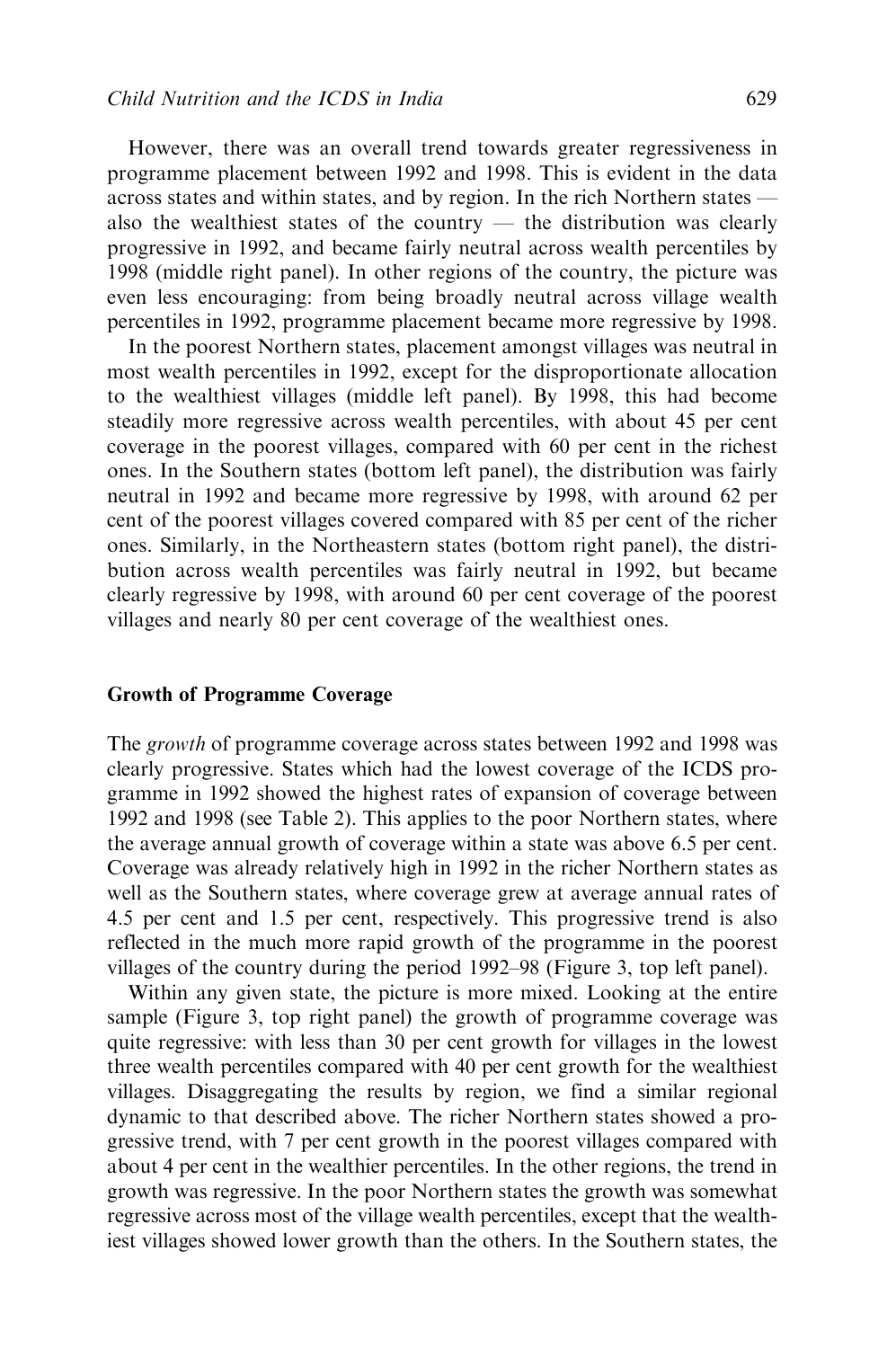

Figure 3. Growth Incidence Curve for the Share of Villages with ICDS Programme, 1992–1998

Sources: NFHS 1 and 2 (IIPS, 1995; IIPS and ORC Macro, 2000).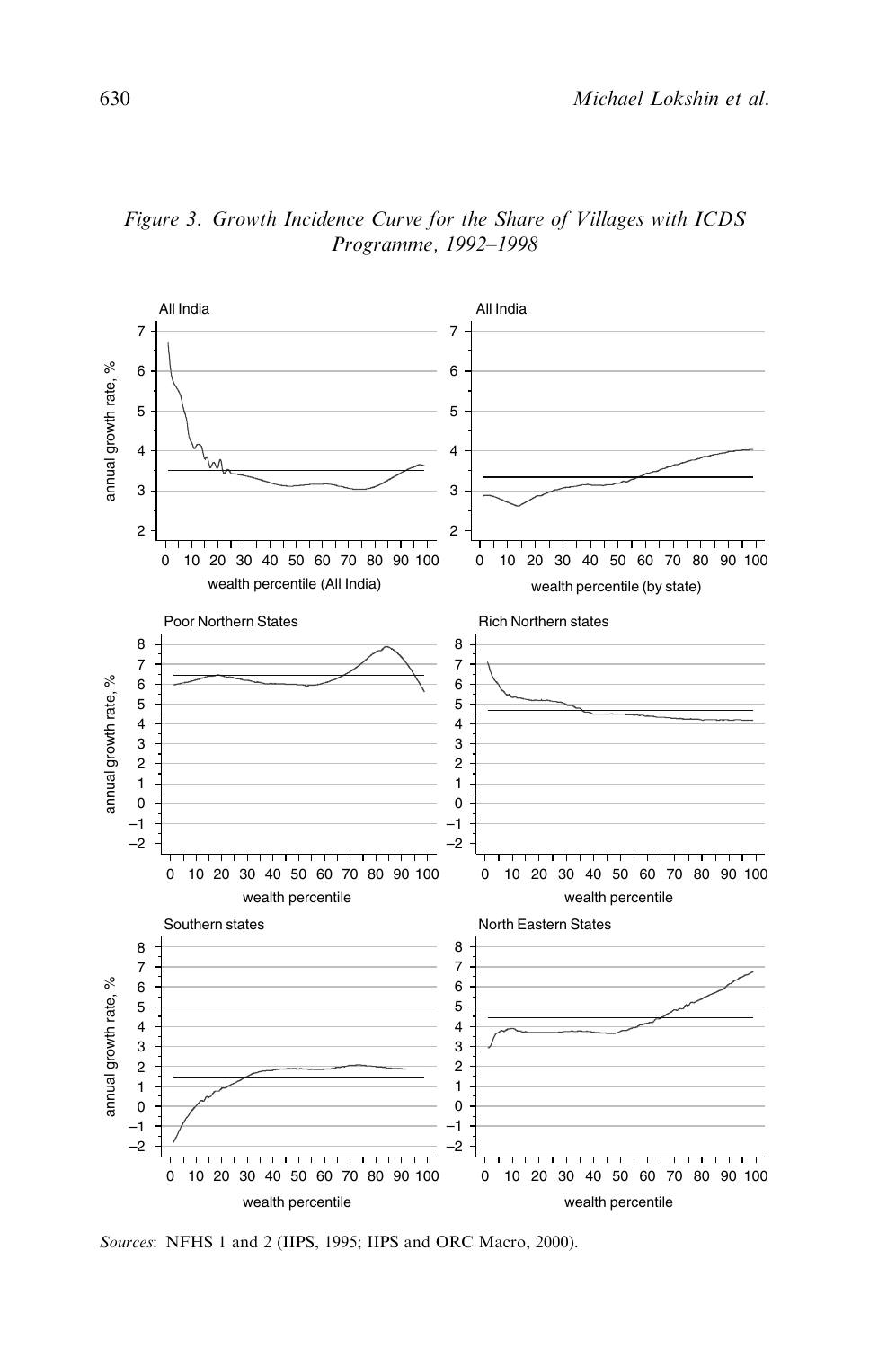poorest villages showed almost 2 per cent decline in coverage while villages in the fortieth wealth percentile and above showed about 2 per cent growth. The Northeastern states showed a mildly regressive trend, with 2–3 per cent growth amongst the poorer villages and 4 per cent in the richest villages.

#### Probability of Programme Placement by Village Characteristics

The observed presence of the ICDS programme in a village could be interpreted as a result of two processes: programme placement and programme retention. The official policy of the Government of India is to place the ICDS programme in poorer administrative blocks and villages, with a preference for larger villages where an ICDS centre can serve a larger population. However, a number of factors could in practice modify the application of these placement criteria: for example, politicians may seek to corner benefits for their own electorate at the cost of more deserving candidates, and officials may seek to select villages which are easily accessible and have good infrastructure conditions to work in.

A village's chances of retaining the programme depend on its ability to create good conditions for its functioning. There are many ways in which the levels of local co-operation are critical to making it possible for the anganwadi worker (AWW) to function. A good space has to be made available for the centre. It also helps if the community is willing to help the anganwadi worker overcome difficulties encountered in her work, such as accessing water supplies, reaching the more difficult households, or rounding up children for immunization drives. AWWs operate under difficult conditions, far from their superiors, so communities which are better at offering such support are more likely to be able to retain the programme. The probability of retention is likely to be indicated by the presence of other development programmes in the village, which implies that there is a network of formal agents in place to provide occasional support to the AWW, and also that the village is able to retain development programmes in general. Community capacity for collective action is also indicated by the presence of co-operatives and women's associations.

We model the probability that a village is selected into the ICDS programme as a function of various village characteristics, using the standard probit framework. The dependent variable is a binary indicator of whether there is an ICDS centre in a village. The explanatory variables include the village's demographic characteristics, wealth, distance from towns and transport connections, infrastructure, and the presence of other development programmes and community associations.

The results of this estimation (not shown) confirm the results from the descriptive analysis, that programme placement is regressive between states. However, they show more clearly than the descriptive results that placement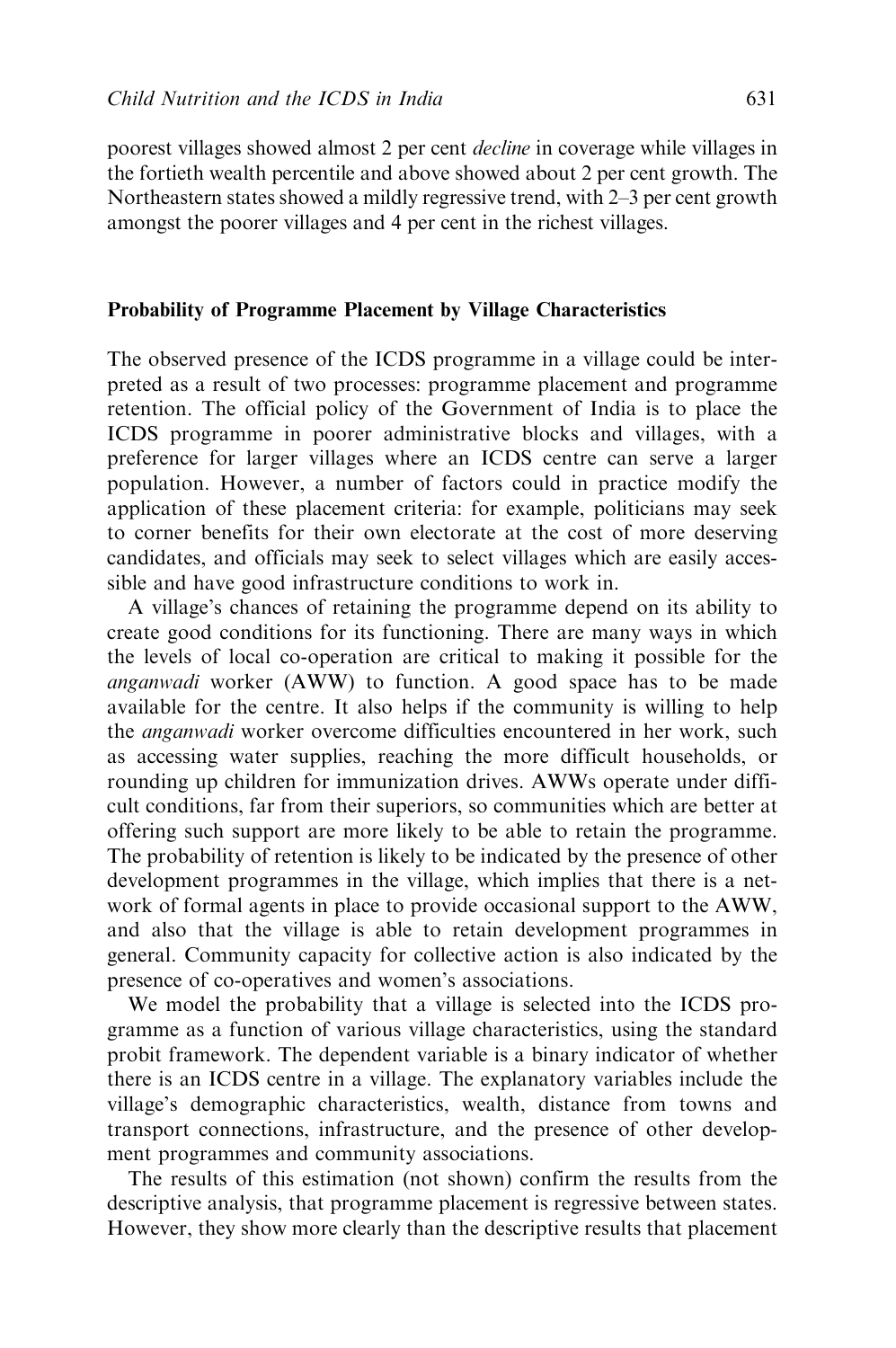is progressive within a given state: villages with a lower average household wealth index were significantly more likely to have the programme.

Within a given state, villages with larger populations and villages with electricity are significantly more likely to have the programme. Villages that have development programmes such as employment generation programmes and 'fair price shops' (selling foodgrains and a few other basic food items at controlled prices), and women's associations (Mahila Mandals) have a higher probability of being selected into the ICDS programme. Such characteristics as the village's distance to the district centres, accessibility, and the average level of women's education are not significantly related to the probability of placement in either year.

Our results support the view that programme placement follows the official policy of giving preference to villages in poorer administrative blocks, with larger population size. If politicians are modifying the application of these guidelines to meet electoral pressures, this is not to an extent that is perceptible in the data. There also seems little evidence that programme placement is geared towards officials' convenience, as the village's connection to transport networks or proximity to the district centre does not increase its likelihood of being selected. A village's likelihood of being selected is greater if it has other development programmes and community associations in place, perhaps partly because this indicates the village's ability to attract as well as to retain development programmes.

## EVALUATION OF OUTCOMES: IMPACT OF THE ICDS PROGRAMME

We turn now to evaluating whether children living in villages with the ICDS programme have significantly different anthropometric outcomes than those living in villages without the programme. The unconditional distribution of child anthropometric measurements in both the 1992 and 1998 surveys is very similar among children living in villages served by the programme and those living in villages without the programme. This suggests little evidence of programme impact on child nutrition outcomes.

To investigate this more rigorously, we modelled the impact of the ICDS programme on child nutritional status, comparing anthropometric outcomes for the children in the beneficiary villages with those of children from a comparison group of villages. We used the Propensity Score Method, which removes the selection bias due to differences between villages with and without projects (Rubin, 1973), to the extent that selection of a village into the programme is based purely on observable characteristics. Each child in the villages with the ICDS programme (the treatment group in evaluation literature terminology) was paired with one in the villages without the programme (the control group), with similar observed characteristics of the child (age, birth order and gender); of the mother (age, education, caste, religion); household wealth; and of the village (population, and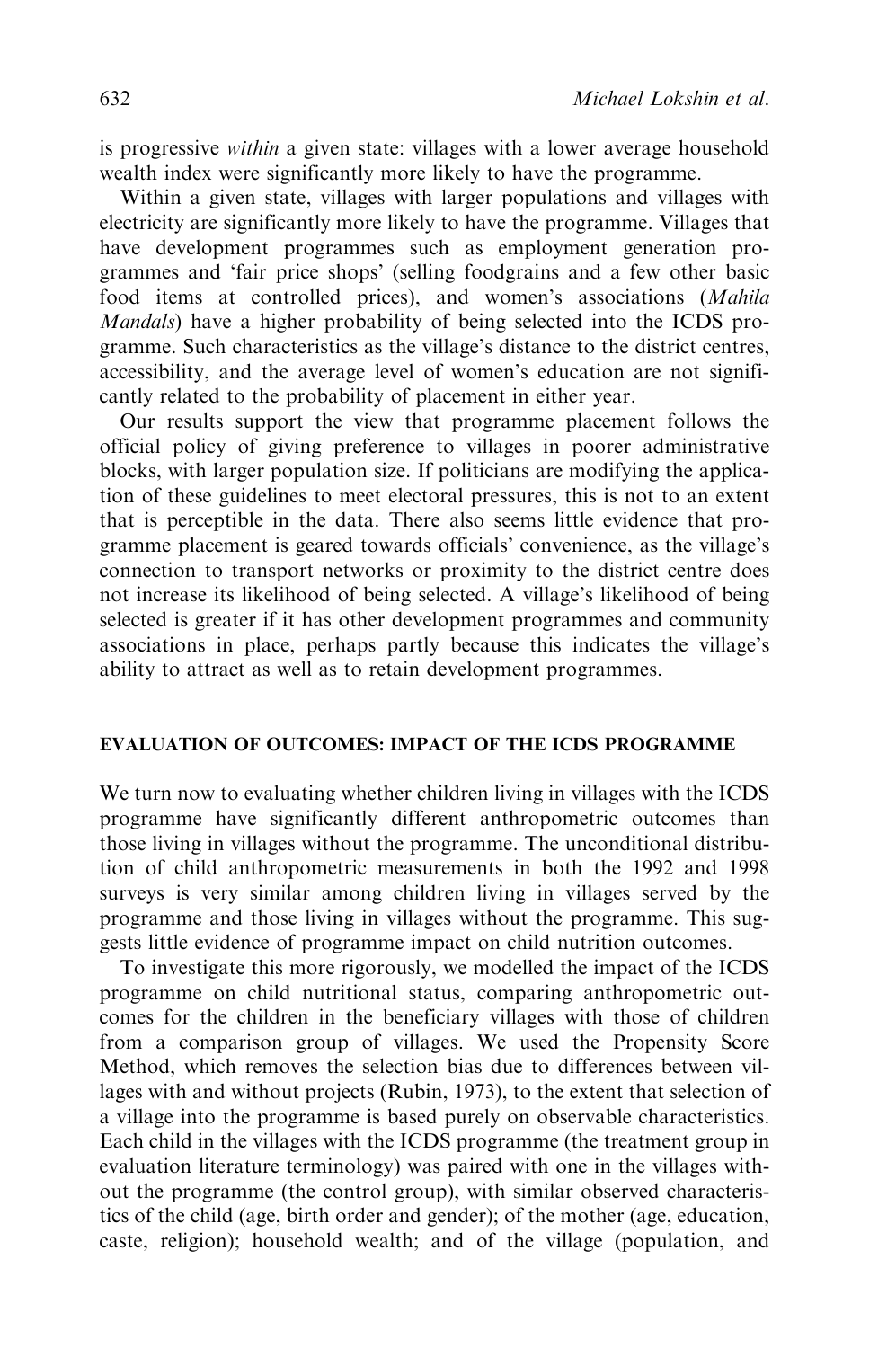development indicators<sup>21</sup>). We then tested for significant differences in nutritional outcomes between the children in the treatment group and their matched counterparts in the control group.<sup>22</sup>

The results indicate little overall effect of the ICDS programme on nutritional outcomes (Table 3). We found that the only significant effect of the programme was a positive effect on boys' stunting in the data from the 1992 survey, but not in 1998. For girls, the effect was not significant. We disaggregated the results to see whether there are significant effects at regional levels, but found none except a significant *negative* impact in the poor Northern states, and in the Northeastern states. There, children living in an ICDS village had a higher probability of being underweight in the 1998 survey.

Other studies also found little evidence of programme impact on child nutritional status. A national study (NIPCCD, 1992) found the prevalence of underweight children to be somewhat lower where the programme was in place, but given the sample sizes of the control and treatment groups these differences are not statistically significant. Using the 1992 NFHS data, Deolalikar (2004) found that the presence of an ICDS centre is associated with a 5 per cent reduction in the probability of being underweight for boys, but not for girls. Our results from the same survey are in line with this (Table 3). Using data from a sub-group of states, Bredenkamp and Akin (2004) found that the presence of a centre has no significant effect.

Our results on programme impact are not conclusive, because of the absence of panel data on children (or villages) participating in the programme. Our method is an improvement on previous studies, because we tried to control for various observed factors that could bias the estimates of the effects of the ICDS programmes. However, with cross-sectional data some unobservable household or village characteristics correlated with the programme placement and outcome could introduce bias into the estimates of project impact.<sup>23</sup> If, for example, the programme were placed in a village

<sup>21.</sup> The village development indicators include electrification, drainage, road connection, primary health centre, women's association, controlled-price shops, and development programmes such as the IRDP, EGS and NREP for income generation.

<sup>22.</sup> To measure the difference in nutritional outcomes between the children from the villages with and without the programme, we use the standard estimator of the average treatment on the treated defined as:  $E(z_1 - z_0 | s = 1)$ , where  $z_1$  is a particular health outcome (z-scores) for the child in the treatment and  $z_0$  is a z-score for a child in the control group, and  $s$  is the binary indicator equal to 1 if the child resides in the village with the programme and 0 otherwise. We can also define the average effect conditional on some set of child's characteristics x as:  $E(z_1 - z_0 | s = 1, x)$ . Matching estimators require that conditionals on a vector of observed characteristics,  $x$  ( $z_1$  and  $z_0$ ), are independent of s. Children for whom a match could not be found were dropped from the analysis in order to avoid the primary cause of a bias in a matching estimator (Heckman et al., 1997, 1998).

<sup>23.</sup> This problem is thought to be severe for the programmes in poor areas if the deficient state of children's health in the initial period not only attracts the programme, but also reduces future growth (Jalan and Ravallion, 2003).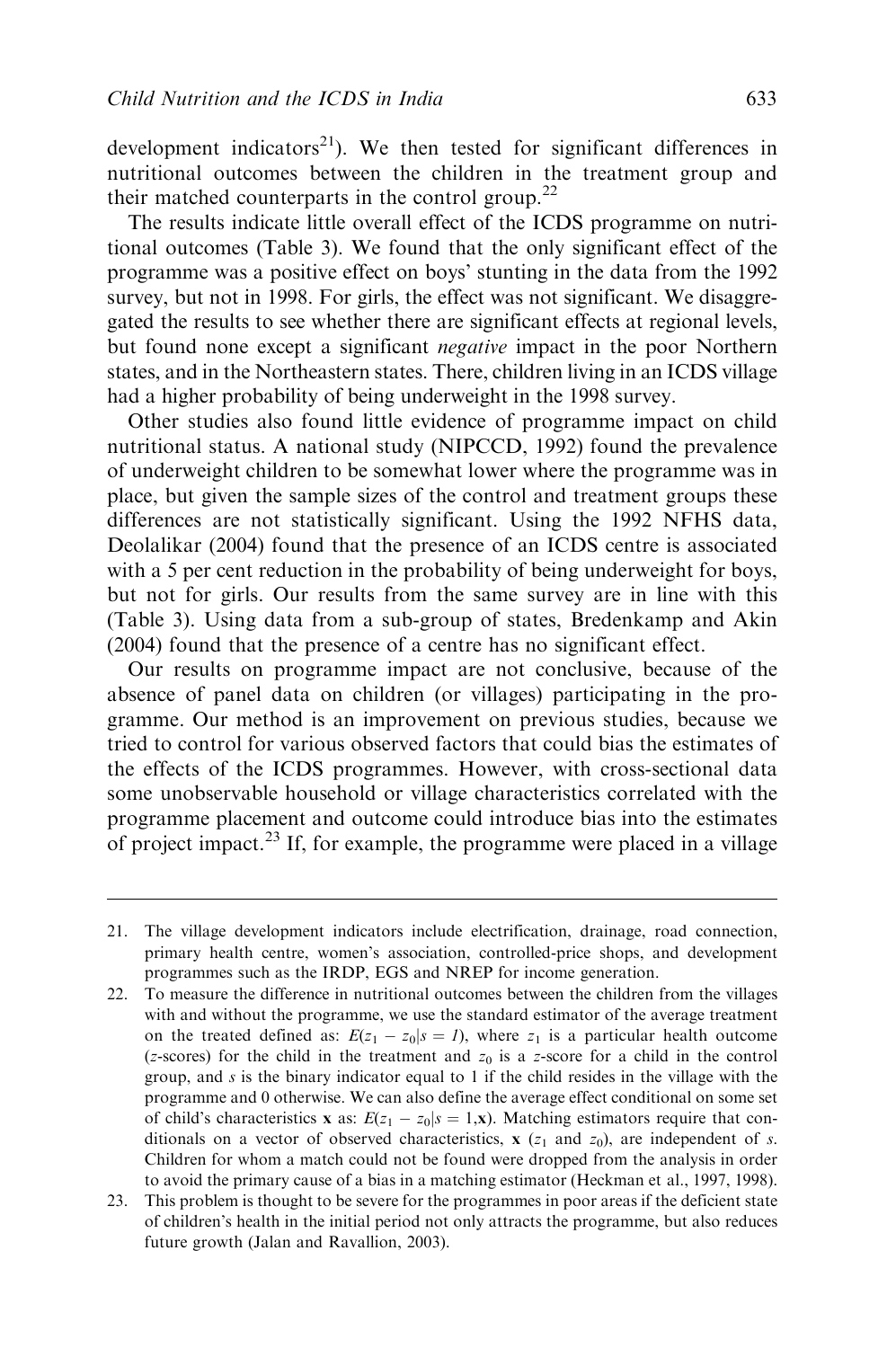|                     |          |          | <b>Unmatched</b>                                                      |           | <b>Matched</b> |          |            |           |  |
|---------------------|----------|----------|-----------------------------------------------------------------------|-----------|----------------|----------|------------|-----------|--|
|                     | treated  | controls | difference                                                            | std. err. | treated        | controls | difference | std. err. |  |
| India: all children |          |          |                                                                       |           |                |          |            |           |  |
| haz                 |          |          |                                                                       |           |                |          |            |           |  |
| 1992                | $-1.844$ | $-2.149$ | $0.305***$                                                            | 0.026     | $-1.877$       | $-1.933$ | 0.056      | 0.055     |  |
| 1998                | $-1.787$ | $-1.981$ | $0.194***$                                                            | 0.027     | $-1.807$       | $-1.832$ | 0.024      | 0.056     |  |
| waz                 |          |          |                                                                       |           |                |          |            |           |  |
| 1992                | $-1.894$ | $-2.089$ | $0.195***$                                                            | 0.017     | $-1.917$       | $-1.873$ | $-0.044$   | 0.038     |  |
| 1998                | $-1.771$ | $-1.881$ | $0.110***$                                                            | 0.021     | $-1.789$       | $-1.788$ | 0.001      | 0.047     |  |
| <b>India: Boys</b>  |          |          |                                                                       |           |                |          |            |           |  |
| haz                 |          |          |                                                                       |           |                |          |            |           |  |
| 1992                | $-1.808$ | $-2.203$ | $0.396***$                                                            | 0.036     | $-1.823$       | $-1.974$ | $0.151**$  | 0.076     |  |
| 1998                | $-1.762$ | $-1.992$ | $0.230***$                                                            | 0.037     | $-1.777$       | $-1.872$ | 0.095      | 0.073     |  |
| waz                 |          |          |                                                                       |           |                |          |            |           |  |
| 1992                | $-1.867$ | $-2.122$ | $0.255***$                                                            | 0.023     | $-1.885$       | $-1.897$ | 0.012      | 0.054     |  |
| 1998                | $-1.754$ | $-1.864$ | $0.111***$                                                            | 0.029     | $-1.767$       | $-1.804$ | 0.037      | 0.071     |  |
| <b>India: Girls</b> |          |          |                                                                       |           |                |          |            |           |  |
| haz                 |          |          |                                                                       |           |                |          |            |           |  |
| 1992                | $-1.881$ | $-2.092$ | $0.211***$                                                            | 0.038     | $-1.925$       | $-1.935$ | 0.010      | 0.081     |  |
| 1998                | $-1.816$ | $-1.970$ | $0.154***$                                                            | 0.039     | $-1.859$       | $-1.803$ | $-0.056$   | 0.095     |  |
| waz                 |          |          |                                                                       |           |                |          |            |           |  |
| 1992                | $-1.921$ | $-2.053$ | $0.131***$                                                            | 0.025     | $-1.948$       | $-1.948$ | 0.000      | 0.055     |  |
| 1998                | $-1.790$ | $-1.898$ | $0.108***$                                                            | 0.032     | $-1.827$       | $-1.702$ | $-0.125$   | 0.092     |  |
|                     |          |          | North (poor): Uttar Pradesh, Bihar, Rajasthan, Madhya Pradesh, Orissa |           |                |          |            |           |  |
| haz                 |          |          |                                                                       |           |                |          |            |           |  |
| 1992                | $-2.054$ | $-2.267$ | $0.213***$                                                            | 0.043     | $-2.140$       | $-2.069$ | $-0.071$   | 0.097     |  |
| 1998                | $-2.086$ | $-2.135$ | 0.049                                                                 | 0.038     | $-2.091$       | $-1.962$ | $-0.130$   | 0.090     |  |
| waz                 |          |          |                                                                       |           |                |          |            |           |  |
| 1992                | $-2.045$ | $-2.172$ | $0.127***$                                                            | 0.029     | $-2.083$       | $-2.038$ | $-0.045$   | 0.058     |  |

Table 3. The Estimated Effect of the ICDS Programme on z-scores of Children using the Child-level Data, With and Without Propensity Score Matching, 1992 and 1998<sup>a</sup>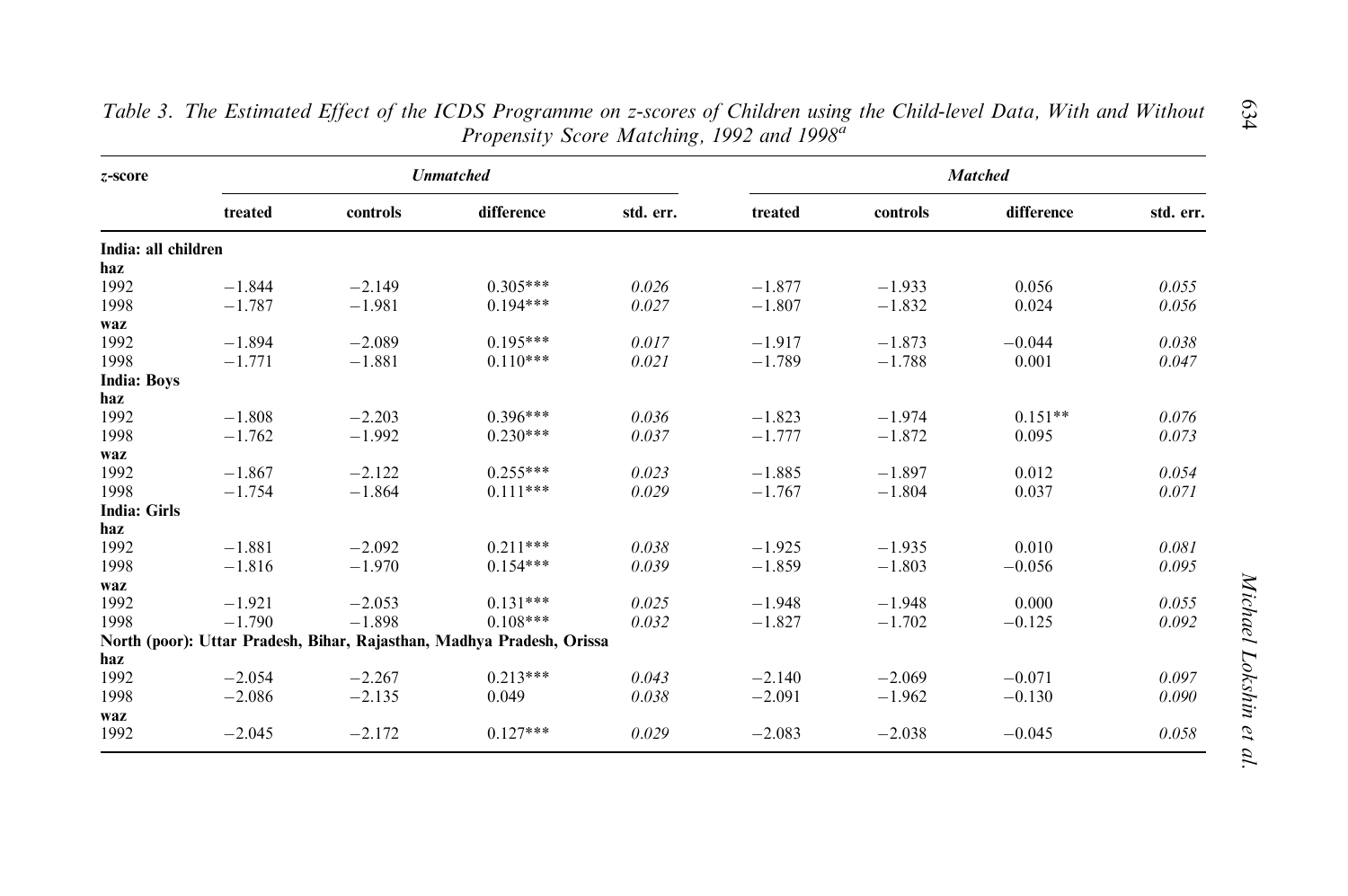|         |          |                                                      |                                                                                     | $1$ uvic $3.1$ Communical |                |          |             |           |  |  |
|---------|----------|------------------------------------------------------|-------------------------------------------------------------------------------------|---------------------------|----------------|----------|-------------|-----------|--|--|
| z-score |          |                                                      | <b>Unmatched</b>                                                                    |                           | <b>Matched</b> |          |             |           |  |  |
|         | treated  | controls                                             | difference                                                                          | std. err.                 | treated        | controls | difference  | std. err. |  |  |
| 1998    | $-2.053$ | $-2.066$                                             | 0.014                                                                               | 0.030                     | $-2.066$       | $-1.891$ | $-0.175***$ | 0.041     |  |  |
|         |          | North (rich): Punjab, Haryana, Maharashtra, Gujarat  |                                                                                     |                           |                |          |             |           |  |  |
| haz     |          |                                                      |                                                                                     |                           |                |          |             |           |  |  |
| 1992    | $-1.888$ | $-1.907$                                             | 0.019                                                                               | 0.054                     | $-1.860$       | $-1.879$ | 0.019       | 0.093     |  |  |
| 1998    | $-1.890$ | $-1.750$                                             | $-0.140$                                                                            | 0.094                     | $-1.859$       | $-1.997$ | 0.138       | 0.131     |  |  |
| waz     |          |                                                      |                                                                                     |                           |                |          |             |           |  |  |
| 1992    | $-1.879$ | $-1.999$                                             | $0.120***$                                                                          | 0.041                     | $-1.859$       | $-1.855$ | $-0.006$    | 0.108     |  |  |
| 1998    | $-1.730$ | $-1.681$                                             | $-0.049$                                                                            | 0.079                     | $-1.730$       | $-1.823$ | 0.093       | 0.176     |  |  |
|         |          | South: Andhra Pradesh, Karnataka, Kerala, Tamil Nadu |                                                                                     |                           |                |          |             |           |  |  |
| haz     |          |                                                      |                                                                                     |                           |                |          |             |           |  |  |
| 1992    | $-1.618$ | $-2.122$                                             | $0.504***$                                                                          | 0.082                     | $-2.095$       | $-2.222$ | 0.127       | 0.132     |  |  |
| 1998    | $-1.437$ | $-1.571$                                             | $0.133*$                                                                            | 0.079                     | $-1.488$       | $-1.730$ | 0.242       | 0.152     |  |  |
| waz     |          |                                                      |                                                                                     |                           |                |          |             |           |  |  |
| 1992    | $-1.852$ | $-2.074$                                             | $0.222***$                                                                          | 0.043                     | $-2.103$       | $-2.078$ | $-0.025$    | 0.174     |  |  |
| 1998    | $-1.636$ | $-1.686$                                             | $0.050***$                                                                          | 0.064                     | $-1.677$       | $-1.939$ | 0.262       | 0.160     |  |  |
| 1998    | $-0.921$ | $-0.919$                                             | $-0.002$                                                                            | 0.090                     | $-0.890$       | $-1.192$ | 0.302       | 0.241     |  |  |
|         |          |                                                      | Northeast: Arunachal Pradesh, Assam, Manipur, Meghalaya, Mizoram, Nagaland, Tripura |                           |                |          |             |           |  |  |
| haz     |          |                                                      |                                                                                     |                           |                |          |             |           |  |  |
| 1992    | $-1.795$ | $-1.916$                                             | 0.121                                                                               | 0.074                     | $-1.738$       | $-2.002$ | 0.264       | 0.191     |  |  |
| 1998    | $-1.425$ | $-1.860$                                             | $0.436***$                                                                          | 0.087                     | $-1.399$       | $-1.289$ | $-0.110$    | 0.344     |  |  |
| waz     |          |                                                      |                                                                                     |                           |                |          |             |           |  |  |
| 1992    | $-1.636$ | $-1.712$                                             | 0.075                                                                               | 0.056                     | $-1.611$       | $-1.559$ | $-0.052$    | 0.147     |  |  |
| 1998    | $-1.365$ | $-1.300$                                             | 0.065                                                                               | 0.067                     | $-1.373$       | $-0.995$ | $-0.378*$   | 0.213     |  |  |
|         |          |                                                      |                                                                                     |                           |                |          |             |           |  |  |

Notes:

aChildren aged 0–4 in the 1992 survey, and 0–3 in the 1998 survey. Data for Sikkim were not available for 1992.

\*\*\*Significant at 1% level; \*\*significant at 5% level; \*significant at 10% level; standard errors are estimated using bootstrapping based on 200 iterations (one-to-one matching).

Sources: NFHS 1 and 2 (IIPS, 1995; IIPS and ORC Macro, 2000).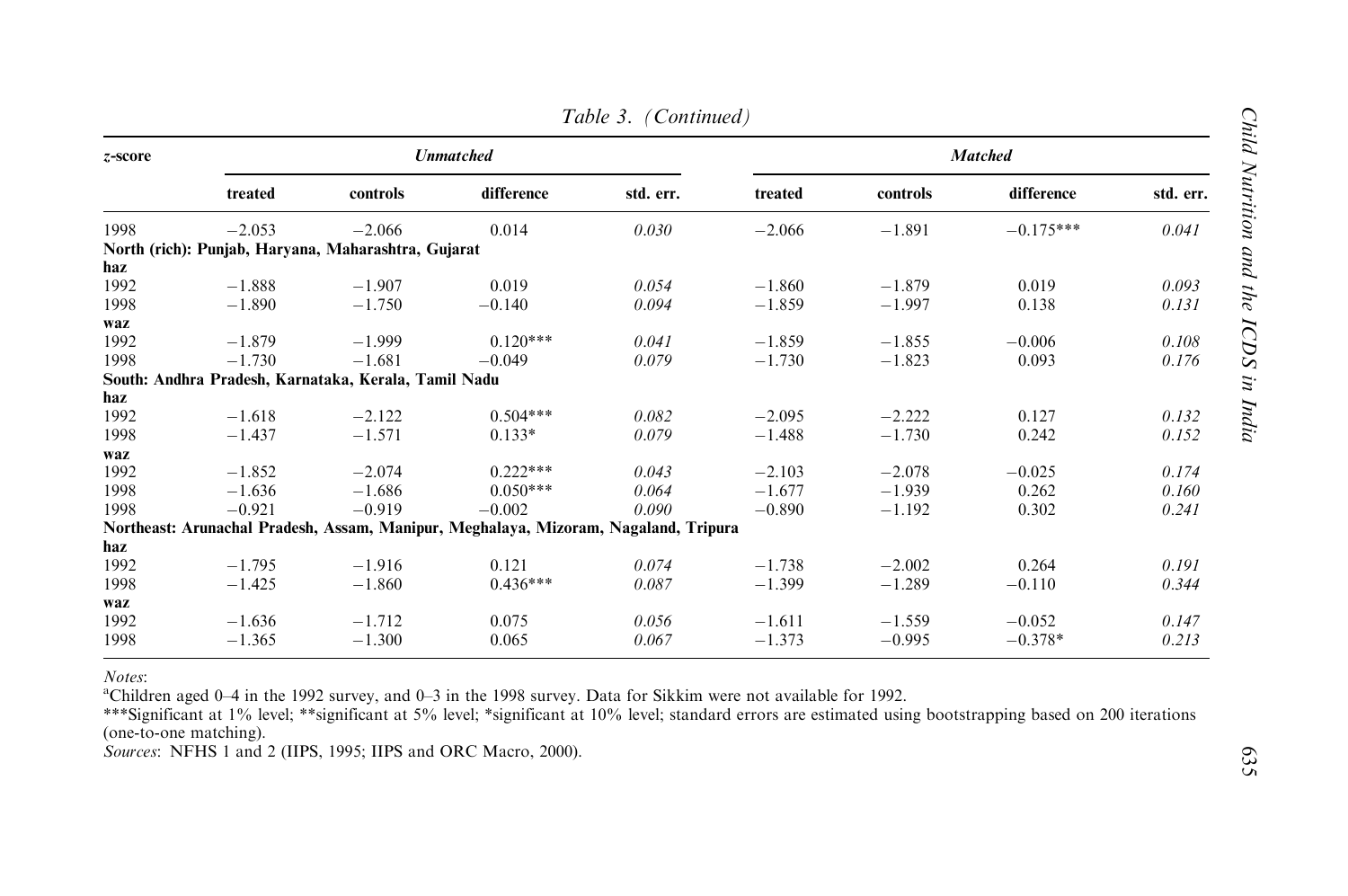because a food shortage was anticipated there, the evaluation procedure would underestimate the effectiveness in the programme. Given the available data, we can only say that there is nothing to indicate that the programme has had an impact.

# **DISCUSSION**

Overall, levels of child malnutrition have fallen slowly in India during the 1990s, although this was a decade of fairly rapid growth in all sectors of the economy. The main gains in nutrition status have been amongst the upper socio-economic groups: among the children of educated mothers, wealthier households, and the upper castes. Girls have gained less than boys, and their nutrition status has actually worsened amongst the lower socio-economic groups.

The high incidence of underweight amongst the children of the highest socio-economic groups (with adequate per capita nutritional intake) indicates that exposure to disease is a major cause of poor child growth, and that the latter cannot be attributed solely to poverty. The living conditions of the lower socio-economic groups make them even more exposed to disease than better-off groups: this suggests that it might be more costeffective for the ICDS programme to focus more efforts on improving environmental hygiene and child feeding practices, in order to improve child nutritional outcomes. The programme currently places heavy emphasis on supplementary feeding, which has been found to be ineffective in many large-scale programmes.

Programme placement is clearly regressive across states. The states with the greatest need for the programme — the poor Northern states with high levels of child malnutrition and nearly half of India's population — have the lowest programme coverage, and by far the lowest budgetary allocations from the central government. To make things worse, two of these states (Bihar and Uttar Pradesh) do not even spend the full funds allocated for this, highlighting issues of poor governance. Most other states do spend their allocations.

Programme placement within a state is more progressive. Placement appears to follow the government guidelines of selecting villages from poorer administrative blocks, with a larger population to serve. Villages which already have other development programmes or community associations in place are also more likely to have the ICDS programme. Infrastructure such as electricity raises the probability of placement, but not distance to district headquarters or access to transport. The application of official guidelines seems to be a stronger determinant of outcomes than considerations of cultivating particular electorates or personal convenience.

During the 1990s, when the programme expanded very rapidly, the growth of programme coverage was progressive across states: it was more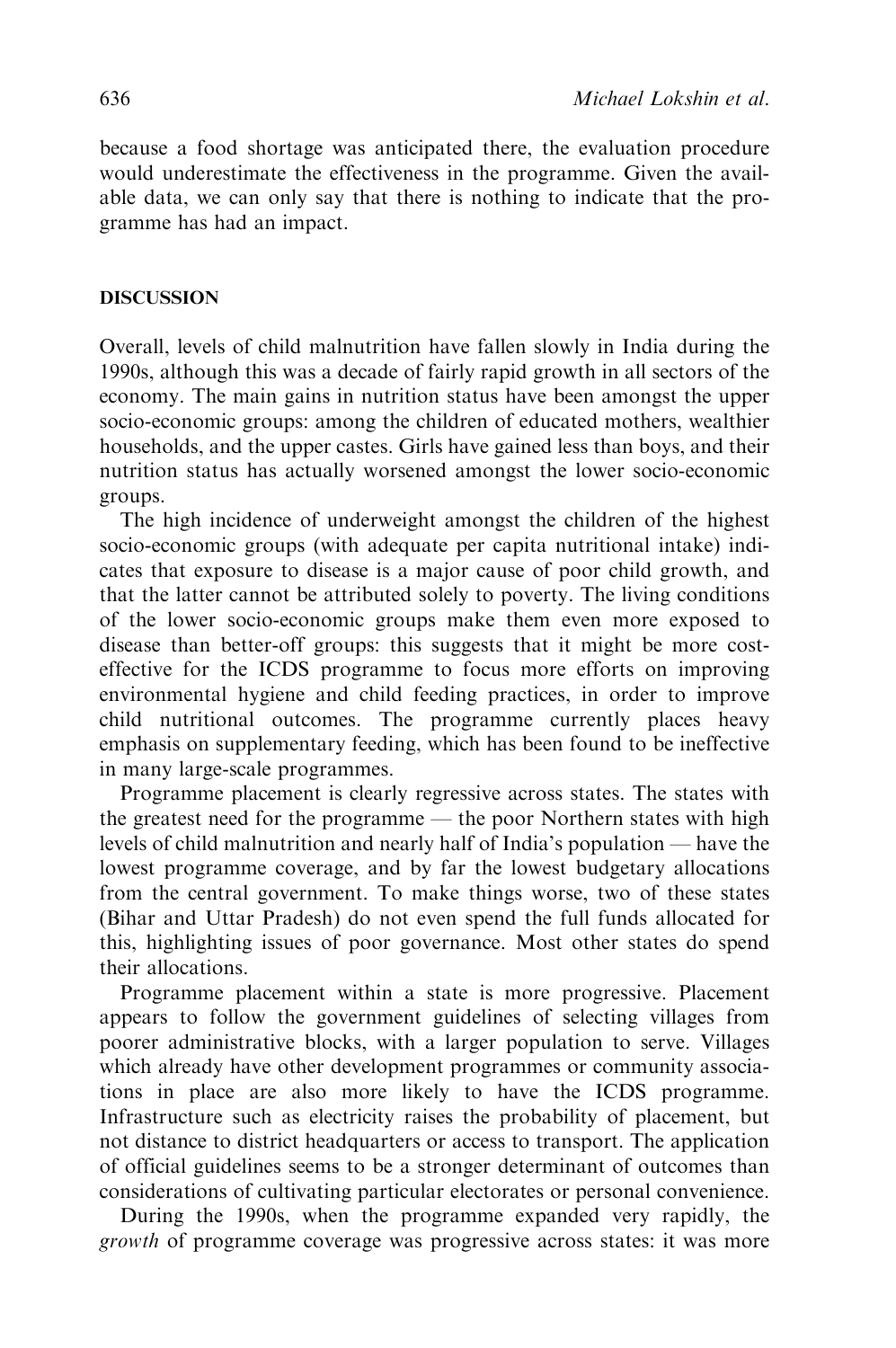rapid in states with the lowest levels of coverage in 1992. However, its distribution within a state became somewhat less progressive during this period. It may be that the rapid programme expansion diluted care in selection of villages: this is consistent with monitoring reports which indicate that the rapid expansion led to dilution of programme quality on various fronts.

The rich Northern states are consistently the most progressive region of India in their programme placement, underscoring the fact that the states which least need the programme not only get the most funding, but also use the funding the most effectively. There are clearly many issues at play including states' ability to provide matching funds, political clout, and governance ability — in determining which states are able to attract funds and use them effectively. This needs to be studied carefully in further research.

There is little evidence of ICDS programme impact on overall child nutrition status. However, these results need to be interpreted with caution. As we indicated above, using cross-sectional data can lead to various kinds of biases in estimations of the effectiveness of the programme. A conclusive evaluation of programme impact will have to wait until panel data are available. Nevertheless, many studies have highlighted problems with the implementation of the ICDS programme, which would limit its impact and are consistent with our result.

In sum, we find limited evidence that the ICDS programme is meeting its goals of reducing child malnutrition in India. Some modifications are needed towards this end. Firstly, programme coverage and fund allocation need to be shifted towards states with the highest prevalence of child malnutrition. Secondly, efforts have to be made to ensure that funds are fully utilized in the few states where this is not the case. Thirdly, the impact of the programme on recipients can be enhanced by changing some aspects of programme design and implementation. With such changes, the substantial resources allocated to the ICDS can be used more effectively for raising future generations of healthy children.

#### **REFERENCES**

- Agarwal, K. N. et al. (1991) Growth Performance of Affluent Indian Children (Under-fives): Growth Standard for Indian Children. New Delhi: Nutrition Foundation of India.
- Allen, Lindsay H. and Stuart R. Gillespie (2001) 'What Works? A Review of the Efficacy and Effectiveness of Nutrition Interventions'. Manila: UN Administrative Committee on Coordination Subcommittee on Nutrition, in collaboration with the Asian Development Bank.
- Anderson, Mary Ann, James E. Austin, Joe D. Wray and Marian F. Zeitlin (1981) Nutrition Interventions in Developing Countries, Study 1: Supplementary Feeding. Cambridge, MA: Oelgeschlager, Gunn and Hain.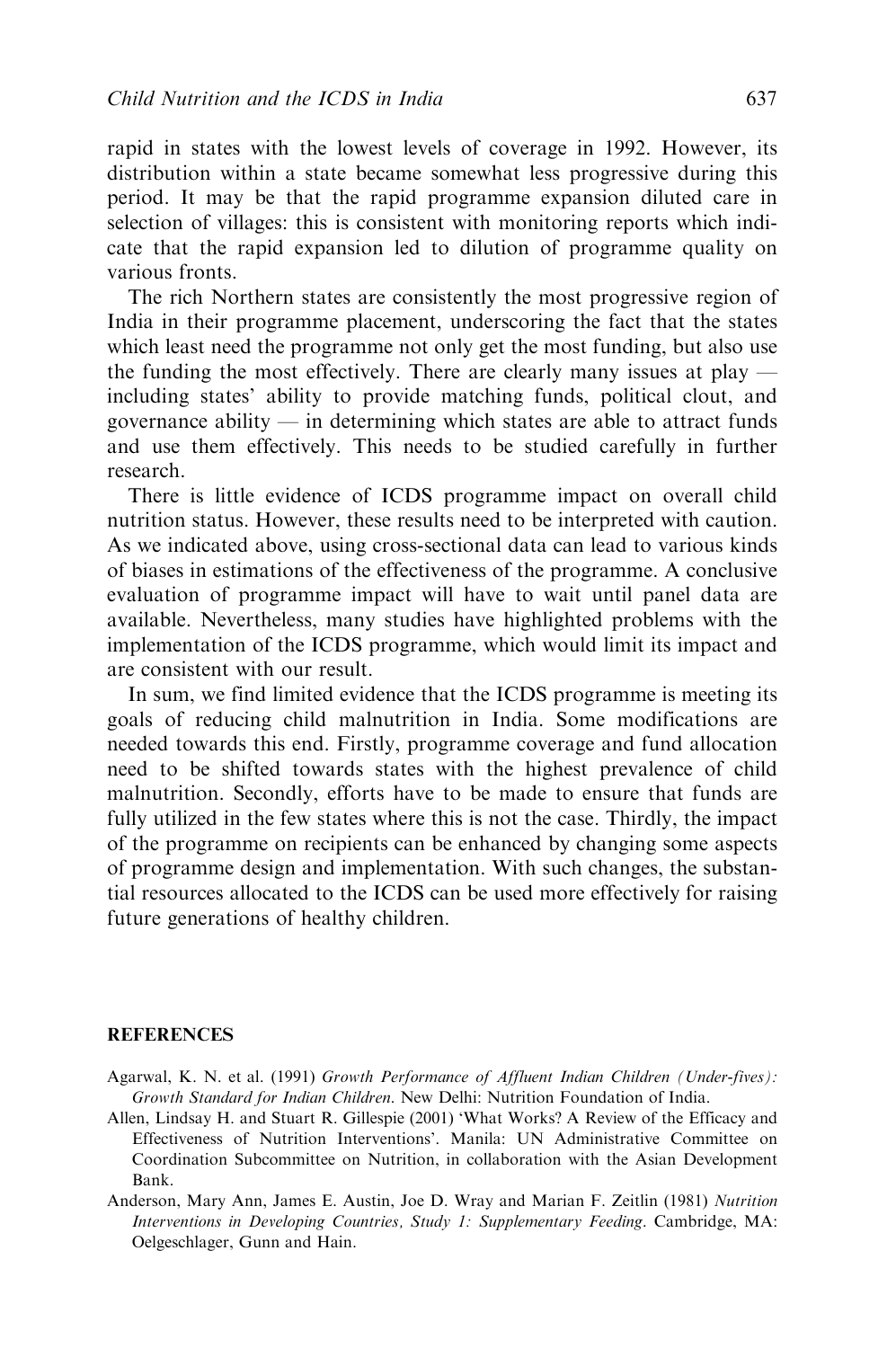- Beaton, George and Hossein Ghassemi (1982) 'Supplementary Feeding Programs for Young Children in Developing Countries', American Journal of Clinical Nutrition 34(supplement): 864–916.
- Behrman, Jere R., Harold Alderman and John Hoddinott (2004) 'Hunger and Malnutrition'. Copenhagen Consensus Challenge Paper. Available online: (http://www.copenhagenconsensus. com/Files/Filer/CC/Papers/Hunger\_and\_Malnutrition\_070504.pdf)
- Behrman, Jere R. and John Hoddinott (2001) 'Program Evaluation with Unobserved Heterogeneity, Selective Implementation and Imperfectly Targeted Beneficiaries: The Mexican Progresa Impact on Child Nutrition'. Paper presented at the Northeast Universities Development Consortium (NEUDC) Conference, Boston (28–30 September).
- Berggren G., J. Hebert and C. Waternaux (1985) 'Comparison of Haitian Children in a Nutrition Intervention Program with Children in the Haitian National Nutrition Survey', Bulletin of the World Health Organization 63: 1141–50.
- Bhan, Maharaj Kishan, Rajiv Bahl and Nita Bhandari (2001) 'Infection: How Important are its Effects on Child Nutrition and Growth?', in Reynaldo Martorell and Ferdinand Haschke (eds) Nutrition and Growth, pp. 197–221. (Nestle Nutrition Workshop Series, Pediatric Program, Vol 47). USA: Nestec Ltd and Lippincott Williams and Wilkins.
- Black, R. E., K. H. Brown, S. Becker, Alim Arm and I. Huq (1982) 'Longitudinal Studies of Infectious Diseases and Physical Growth of Children in Rural Bangladesh. II: Incidence of Diarrhea and Association with Known Pathogens', American Journal of Epidemiology 115: 315–24.
- Bredenkamp, C and J. S. Akin (2004) 'India's Integrated Child Development Services Scheme: Meeting the Health and Nutritional Needs of Children, Adolescent Girls and Women?'. Background report for India Nutrition AAA report. Washington, DC: The World Bank.
- Census of India (2001) Provisional Population Totals, Series 1. India: Paper 1 of 2001. Available online: http://www.censusindia.net/results/
- Das Gupta, Monica (1987) 'Selective Discrimination Against Female Children in Rural Punjab, India', Population and Development Review 13: 77–100.
- Das Gupta, Monica, and P. N. Mari Bhat (1997) 'Fertility Decline and Increased Manifestation of Sex Bias in India', Population Studies 51(3): 307–15.
- Deolalikar, Anil B. (2004) 'Attaining the Millenium Development Goals in India'. Washington, DC: The World Bank, Human Development Unit, South Asia Region (mimeo).
- Dibley, M. J., J. B. Goldsby, N. W. Staehling and F. L. Trowbridge (1987a) 'Development of Normalized Curves for the International Growth Reference: Historical and Technical Considerations', American Journal of Clinical Nutrition 46: 736–48.
- Dibley, M. J., N. W. Staehling, P. Nieburg and F. L. Trowbridge (1987b) 'Interpretation of Zscore Anthropometric Indicators Derived from the International Growth Reference', American Journal of Clinical Nutrition 46: 749–62.
- Dyson, Tim and Mick Moore (1983) 'On Kinship Structure, Female Autonomy and Demographic Behaviour in India', Population and Development Review 9(1): 35–60.
- Esrey, Steven A., James B. Potash, Leslie Roberts and Clive Shiff (1990) 'Health Benefits from Improvements in Water Supply and Sanitation: Survey and Analysis of the Literature on Selected Diseases'. Technical Report No 66. Washington, DC: USAID, WASH.
- Filmer, Deon and Lant Pritchett (2001) 'Estimating Wealth Effects without Expenditure Data — Or Tears: An Application to Educational Enrollments in States of India', Demography 38(1):115–32.
- Gillespie, Stuart and Lawrence Haddad (2001) 'Attacking the Double Burden of Malnutrition in Asia'. ADB Nutrition Development Series No 4. Manila: Asian Development Bank and IFPRI.
- Government of India (2000) Child Development. Ministry of Human Resource Development, Department of Women and Child Development. New Delhi: Government of India. Available online: http://wcd.nic.in/
- Government of India, Ministry of Finance (2003–04) 'Economic Survey'. New Delhi: Government of India. Available online: http://indiabudget.nic.in/es2002-03/chapt2003/tab18.pdf.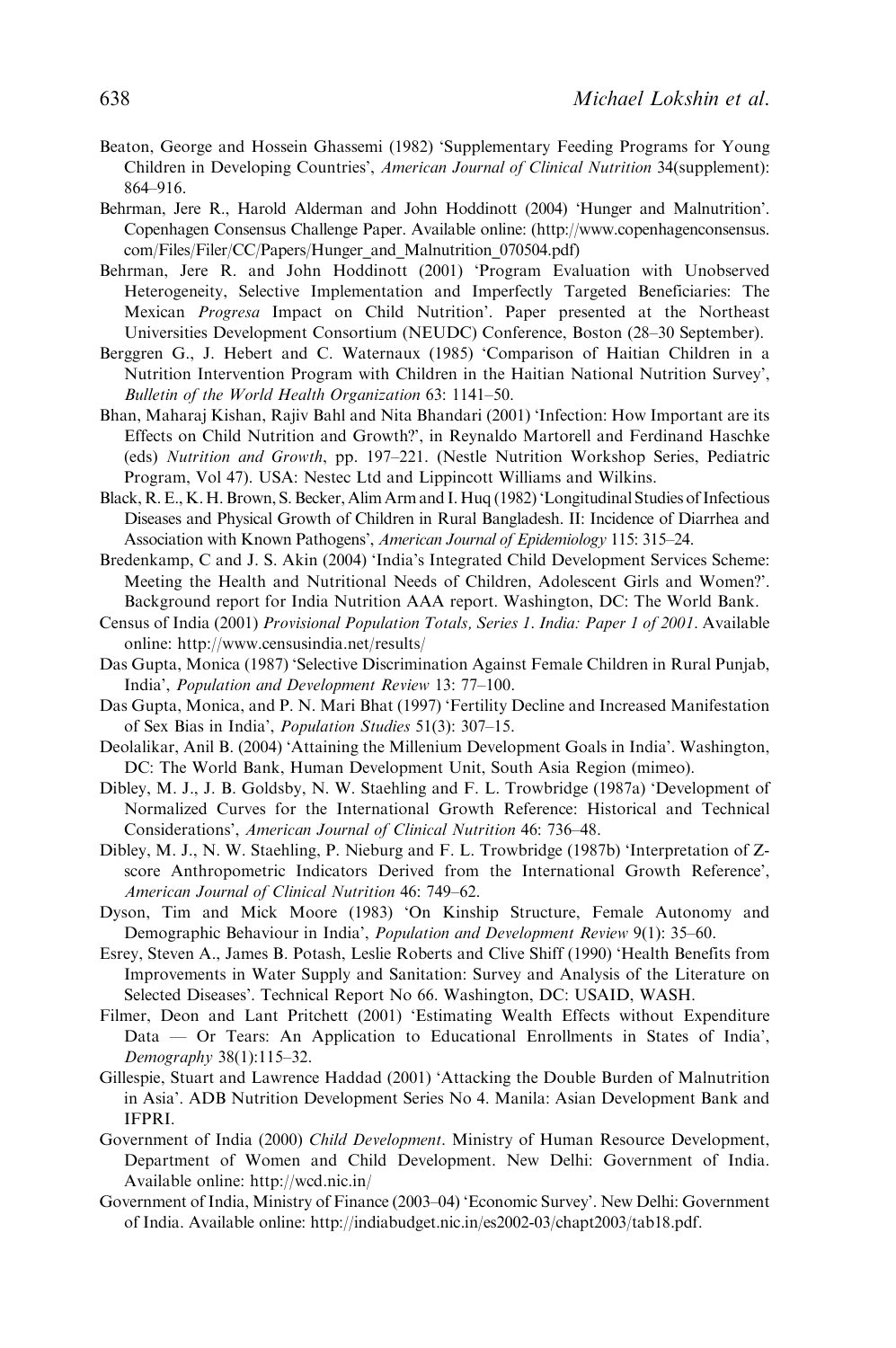- Government of India, Ministry of Rural Development (n.d.[a]) 'Sampoorna Grameen Rozgar Yojana (SGRY)'. New Delhi: Government of India. Available online: http://rural.nic.in/ book01-02/ch-2.pdf.
- Government of India, Ministry of Rural Development (n.d.[b]) 'Jawahar Gram Samridhi Yojana (JGSY)'. New Delhi: Government of India. Available online: http://rural.nic.in/ book00-01/ch-2.pdf
- Government of India, Planning Commission (n.d.) 'Program Evaluation Office Study No 147'. New Delhi: Government of India. Available online: http://planningcommission.nic.in/ reports/peoreport/cmpdmpeo/volume1/147.pdf
- Greiner, Theodore and David F. Pyle (2000) 'Nutrition Assessment India'. Paper presented at the World Bank–UNICEF Joint Nutrition Assessment Workshop (11–12 October).
- Guzmán, M. A., N. S. Scrimshaw and J. E. Gordon (1968) 'Nutrition and Infection Field Study in Guatemalan Villages, 1959–1964: VII. Physical Growth and Development of Preschool Children', Archives of Environmental Health 17: 107–827.
- Heaver, Richard (2002) 'India's Tamil Nadu Nutrition Program: Lessons and Issues in Management Capacity Development'. Health Nutrition and Population Discussion Paper. Washington, DC: The World Bank.
- Heckman, J., H. Ichimura, J. Smith and P. Todd (1998) 'Characterizing Selection Bias using Experimental Data', Econometrica 66: 1017–99.
- Heckman, J., H. Ichimura and P. Todd (1997) 'Matching as an Econometric Evaluation Estimator: Evidence from Evaluating a Job Training Program', Review of Economic Studies 64(4): 605–54.
- International Institute for Population Sciences (IIPS) (1995) National Family Health Survey: India 1992–93. Bombay: IIPS. Available online: http://www.nfhsindia.org/india1.html
- International Institute for Population Sciences (IIPS) and ORC Macro (2000) National Family Health Survey (NFHS-2), 1998–99: India. Mumbai: IIPS. Available online: http:// www.nfhsindia.org/india2.html
- Jalan, Jyotsna and Martin Ravallion (2003) 'Does Piped Water Reduce Diarrhea for Children in Rural India?', Journal of Econometrics 12(1): 153–73.
- Kennedy, Eileen T. and Harold Alderman (1987) 'Comparative Analysis of Nutritional Effectiveness of Food Subsidies and Other Food-Related Interventions'. Washington, DC: International Food Policy Research Institute and Joint WHO–UNICEF Nutrition Support Program.
- Kumar, Gopalkrishna and Francis Stewart (1992) 'Tackling Malnutrition: What Can Targeted Nutritional Interventions Achieve?', in B. Harriss, S. Guhan and R. H. Cassen (eds) Poverty in India, pp. 259–81. Bombay: Oxford University Press.
- Maharatna, Arup (2000) 'Fertility, Mortality and Gender Bias among Tribal Population: An Indian Perspective', Social Science and Medicine 50(10): 1333–51.
- Martorell, Reynaldo and Jean-Pierre Habicht (1986) 'Growth in Early Childhood in Developing Countries', in Frank Falkner and James M. Tanner (eds) Human Growth, Vol. 3. New York: Plenum Press.
- Miller, Barbara (1981) The Endangered Sex: Neglect of Female Children in Rural North India. Ithaca, NY: Cornell University Press.
- National Council of Applied Economic Research (NCAER) (2001) Concurrent Evaluation of the ICDS Program (Vols I and II). New Delhi: NCAER.
- National Institute of Public Cooperation and Child Development (NIPCCD) (1992) National Evaluation of Integrated Child Development Services. New Delhi: NIPCCD.
- Nawani, N. P. (1994) 'Indian Experience on Household Food and Nutrition Security'. Paper prepared for the Regional Expert Consulation, FAO-UN, Bangkok (August). Available online: http://www.fao.org/DOCREP/x0172e/x0172e00.htm
- Parliament of India, Rajya Sabha (Upper House) (2003) 'Department-related Parliamentary Standing Committee on Human Resource Development  $104<sup>th</sup>$  Report (April 2003)'. Available online: http://parliamentofindia.nic.in/rs/book2/reports/HRD/Report140th.htm